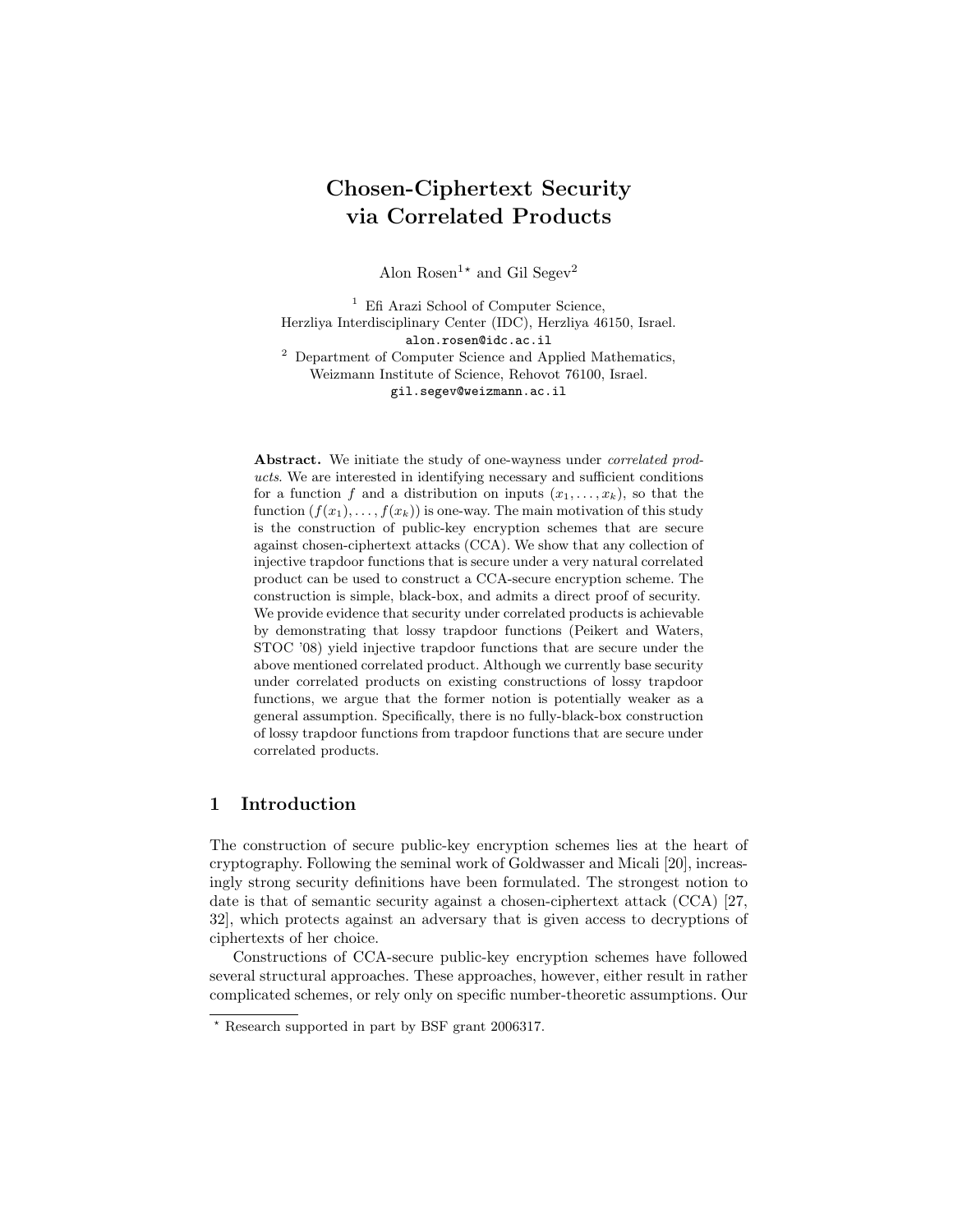goal in this paper is to construct a simple CCA-secure public-key encryption scheme based on general computational assumptions.

The first approach for constructing a CCA-secure encryption scheme was put forward by Naor and Yung [27], and relies on any semantically secure public-key encryption scheme and non-interactive zero-knowledge (NIZK) proof system for  $\mathcal{NP}$ . Their approach was later extended by Dolev, Dwork and Naor [11] for a more general notion of chosen-ciphertext attack, and subsequently simplified by Sahai [35] and by Lindell [26]. Schemes resulting from this approach, however, are somewhat complicated and impractical due to the use of generic NIZK proofs.

An additional approach was introduced by Cramer and Shoup [10], and is based on "smooth hash proof systems", which were shown to exist based on several number-theoretic assumptions. Elkind and Sahai [12] observed that both the above approaches can be viewed as special cases of a single paradigm in which ciphertexts include "proofs of well-formedness". Even though in some cases this paradigm leads to elegant and efficient constructions [9], the complexity of the underlying notions makes the general framework somewhat cumbersome.

Recently, Peikert and Waters [31] introduced the intriguing notion of lossy trapdoor functions, and demonstrated that such functions can be used to construct a CCA-secure public-key encryption scheme in a black-box manner. Their construction can be viewed as an efficient and elegant realization of the "proofs of well-formedness" paradigm. Lossy trapdoor functions seem to be a very powerful primitive. In particular, they were shown to also imply oblivious transfer protocols and collision-resistant hash functions<sup>3</sup>. It is thus conceivable that CCA-secure encryption can be realized based on weaker primitives.

A different approach was suggested by Canetti, Halevi and Katz [6] (followed by [3–5]) who constructed a CCA-secure public-key encryption scheme based on any identity-based encryption (IBE) scheme. Their construction is elegant, black-box, and essentially preserves the efficiency of the underlying IBE scheme. However, IBE is a rather strong cryptographic primitive, which is currently realized only based on a small number of specific number-theoretic assumptions.

### 1.1 Our Contributions

Motivated by the task of constructing a simple CCA-secure public-key encryption scheme, we initiate the study of one-wayness under correlated products. The main question in this context is to identify necessary and sufficient conditions for a collection of functions  $\mathcal F$  and a distribution on inputs  $(x_1, \ldots, x_k)$  so that the function  $(f_1(x_1), \ldots, f_k(x_k))$  is one-way, where  $f_1, \ldots, f_k$  are independently chosen from  $F$ . Our results are as follows:

1. We show that any collection of injective trapdoor functions that is secure under a very natural correlated product can be used to construct a CCAsecure public-key encryption scheme. The construction is simple, black-box,

<sup>3</sup> We note that the constructions of CCA-secure encryption and collision-resistant hash functions presented in [31] require lossy trapdoor functions that are "sufficiently lossy" (i.e., they rely on lossy trapdoor functions with sufficiently good parameters).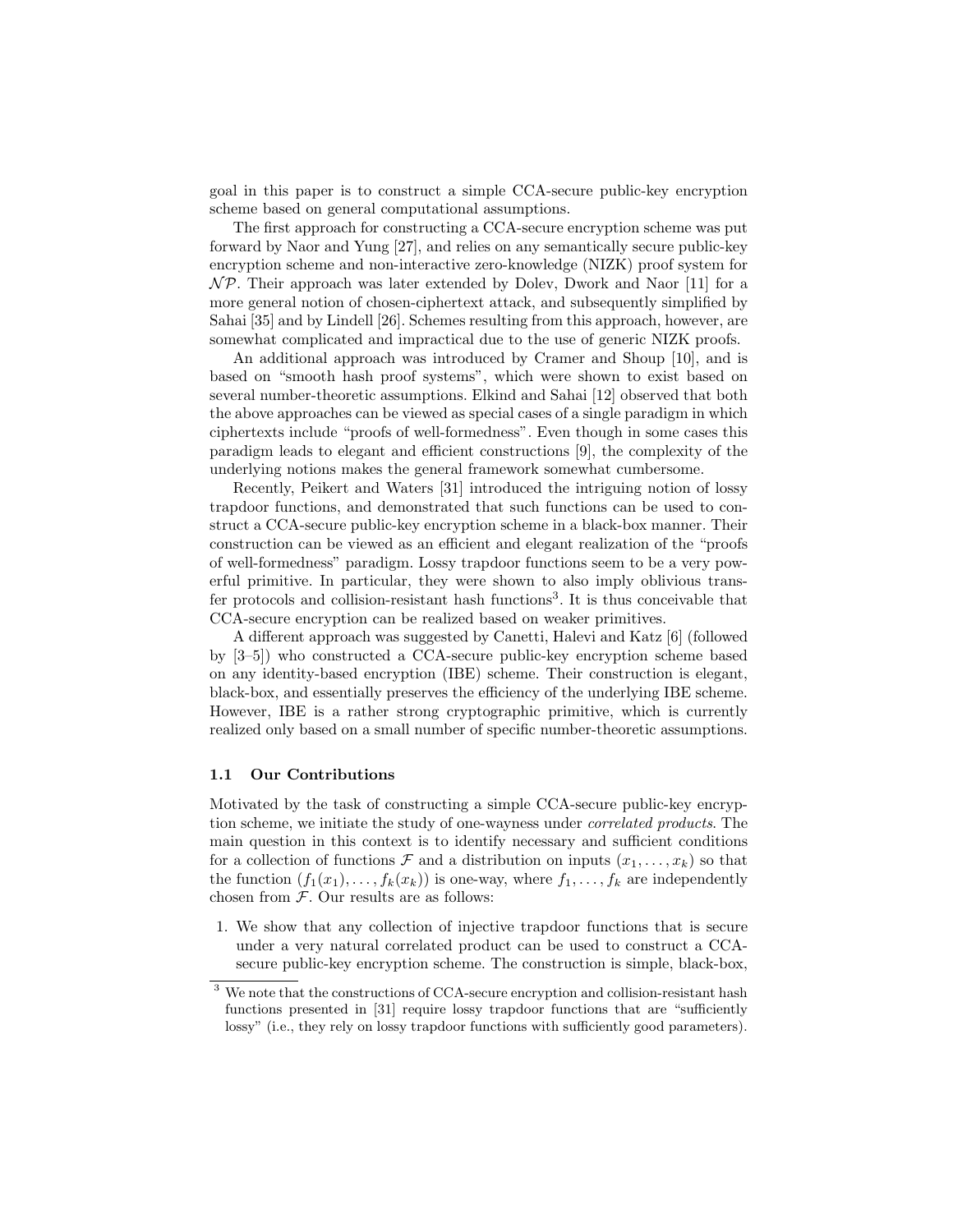and admits a direct proof of security. Arguably, both the underlying assumption and the proof of security are simple enough to be taught in an undergraduate course in cryptography.

- 2. We demonstrate that any collection of lossy trapdoor functions (with appropriately chosen parameters) yields a collection of injective trapdoor functions that is secure under the correlated product that is required by our encryption scheme. In turn, existing constructions of lossy trapdoor functions [1, 31, 34] imply that our encryption scheme can be based on the hardness of the decisional Diffie-Hellman problem, and of Paillier's decisional composite residuosity problem.
- 3. We argue that security under correlated products is potentially weaker than lossy trapdoor functions as a general computational assumption. Specifically, we prove that there is no fully-black-box construction of lossy trapdoor functions from trapdoor functions (and even from enhanced trapdoor permutations) that are secure under correlated products.

Following our work Peikert [30] and Goldwasser and Vaikuntanathan [21] recently showed that security under correlated products is achievable also under the worst-case hardness of lattice problems (although these assumptions are currently not known to imply lossy trapdoor functions with the appropriately chosen parameters that are required for our transformation). Their constructions result in new CCA-secure public-key encryption schemes that are based on lattices, and this demonstrates that the correlated products approach for chosen-ciphertext security is fruitful, and that security under correlated products is achievable under a variety of number-theoretic assumptions.

In the remainder of this section we provide a high-level overview of our contributions, and then turn to describe the related work.

### 1.2 Security Under Correlated Products

It is well known that for every collection of one-way functions  $\mathcal{F} = \{f_s\}_{s \in S}$  and polynomially-bounded  $k \in \mathbb{N}$ , the collection  $\mathcal{F}_k = \{f_{s_1,...,s_k}\}_{(s_1,...,s_k) \in S^k}$ , whose members are defined as

$$
f_{s_1,\ldots,s_k}(x_1,\ldots,x_k)=(f_{s_1}(x_1),\ldots,f_{s_k}(x_k))
$$

is also one-way. Moreover, such a direct product amplifies the one-wayness of  $\mathcal{F}$  [19,37], and this holds even when considering a single function (i.e., when  $s_1=\cdots=s_k$ ).

In general, however, the one-wayness of  $\mathcal{F}_k$  is guaranteed only when the inputs are independently chosen, and when the inputs are correlated no such guarantee can exist. A well-known example for insecurity under correlated products is Håstad's attack  $[2, 23]$  on plain-broadcast RSA: there is an efficient algorithm that is given as input  $x^3 \mod N_1$ ,  $x^3 \mod N_2$ , and  $x^3 \mod N_3$ , and outputs x. More generally, it is rather easy to show that if collections of one-way functions exist, then there exists a collection of one-way functions  $\mathcal{F} = \{f_s\}_{s \in S}$  such that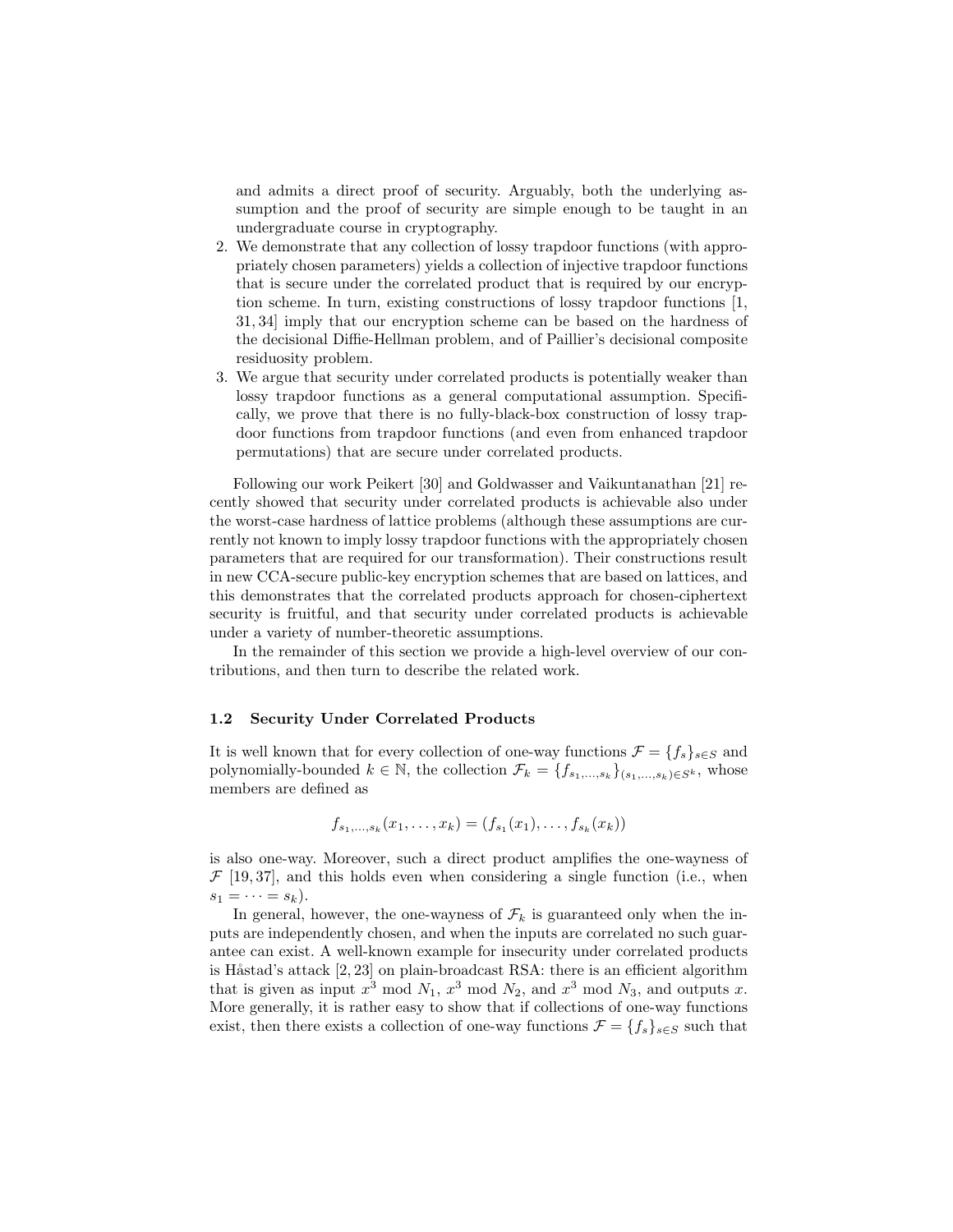$f_{s_1,s_2}(x,x) = (f_{s_1}(x), f_{s_2}(x))$  is not one-way. However, this does not rule out the possibility of constructing a collection of one-way functions whose product remains one-way even when the inputs are correlated.

Informally, given a collection  $\mathcal F$  of functions and a distribution  $\mathcal C_k$  of inputs  $(x_1, \ldots, x_k)$ , we say that F is secure under a  $\mathcal{C}_k$ -correlated product if  $\mathcal{F}_k$  is oneway when the inputs  $(x_1, \ldots, x_k)$  are distributed according to  $\mathcal{C}_k$  (a formal definition is provided in Section 2). The main goal in this setting is to characterize the class of collections  $\mathcal F$  and distributions  $\mathcal C_k$  that satisfy this notion.

We motivate the study of security under correlated products by relating it to the study of chosen-ciphertext security. Specifically, we show that any collection of injective trapdoor functions that is secure under a very natural correlated product can be used to construct a CCA-secure public-key encryption scheme. The simplest form of distribution  $\mathcal{C}_k$  on inputs that is sufficient for our construction is the *uniform k-repetition distribution* that outputs  $k$  copies of a uniformly chosen input  $x$ . We note that although this seems to be a strong requirement, we demonstrate that it can be based on various number-theoretic assumptions.

More generally, our construction can rely on any distribution  $\mathcal{C}_k$  with the property that any  $(x_1, \ldots, x_k)$  in the support of  $\mathcal{C}_k$  can be reconstructed given any  $t = (1 - \epsilon)k$  entries from  $(x_1, \ldots, x_k)$ , for some constant  $0 < \epsilon < 1$ . For example,  $\mathcal{C}_k$  may be a distribution that evaluates a random polynomial of degree at most  $t-1$  on a set of k points (in this case the  $x_i$ 's are t-wise independent, but other choices which do not guarantee such a strong property are also possible).

#### 1.3 Chosen-Ciphertext Security via Correlated Products

Consider the following, very simple, public-key encryption scheme. The publickey consists of an injective trapdoor function  $f$ , and the secret-key consists of its trapdoor td. Given a message  $m \in \{0, 1\}$ , the encryption algorithm chooses a random input x and outputs the ciphertext  $(f(x), m \oplus h(x))$ , where h is a hardcore predicate of  $f$ . The decryption algorithm uses the trapdoor to retrieve  $x$ and then extracts  $m$ . In what follows we frame our approach as a generalization of this fundamental scheme.

The above scheme is easily proven secure against a chosen-plaintext attack. Any adversary  $A$  that distinguishes between an encryption of 0 and an encryption of 1 can be used to construct an adversary  $A'$  that distinguishes between  $h(x)$  and a randomly chosen bit with exactly the same probability. Specifically, A' receives a function f, a value  $y = f(x)$ , and a bit w (which is either  $h(x)$  or a uniformly chosen bit), and emulates A with f as the public-key and  $(y, m \oplus w)$ as the challenge ciphertext for a random message  $m$ . This scheme, however, fails to be proven secure against a chosen-ciphertext attack (even when considering only CCA1 security). There is a conflict between the fact that  $A'$  is required to answer decryption queries, and the fact that  $A'$  does not have the trapdoor for inverting f.

The following simplified variant of our scheme is designed to resolve this conflict. The public-key consists of k pairs of functions  $(f_1^0, f_1^1), \ldots, (f_k^0, f_k^1)$ , where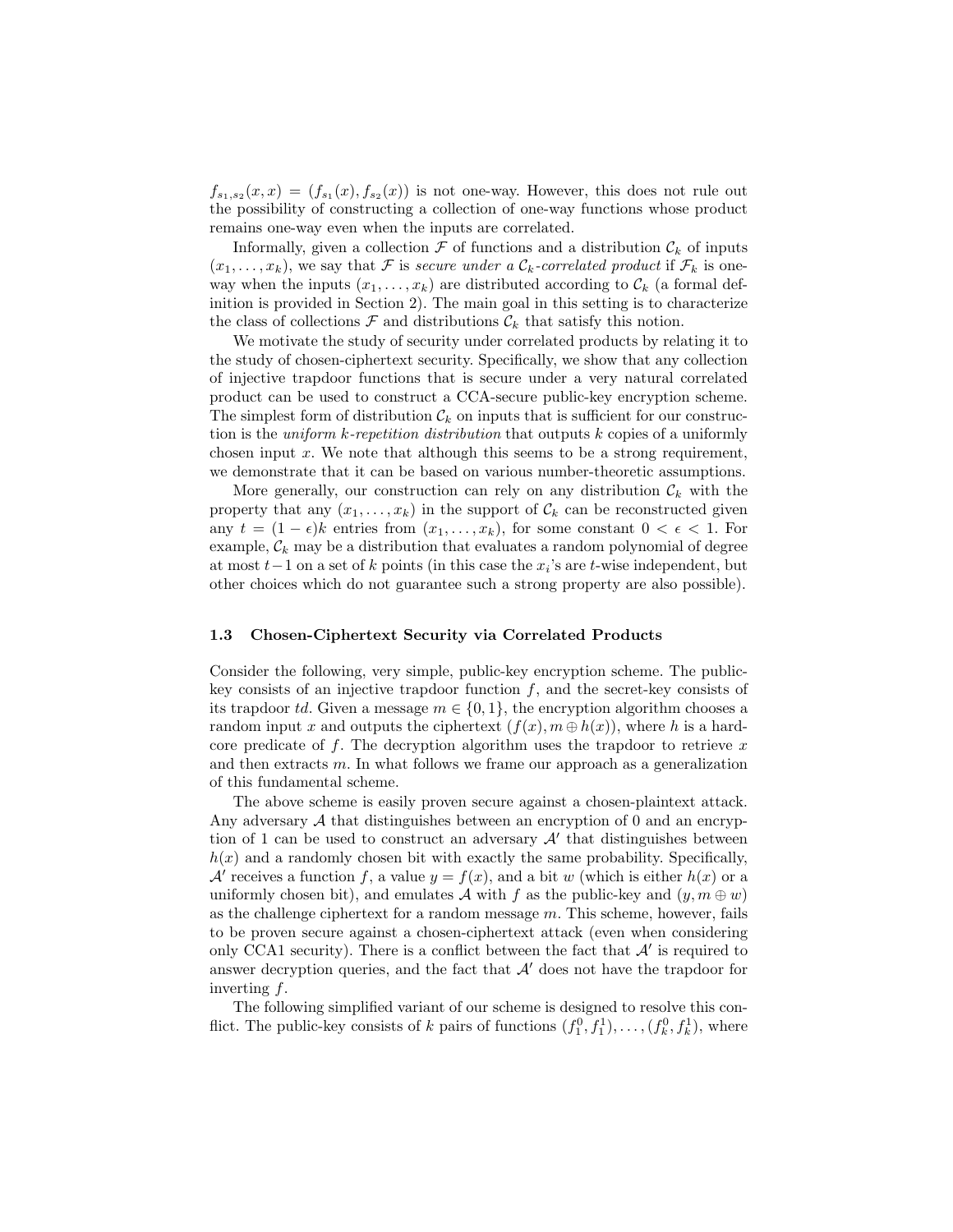each function is sampled independently from a collection  $\mathcal F$  of injective trapdoor functions<sup>4</sup>. The secret-key consists of the trapdoors  $(td_1^0, td_1^1), \ldots, (td_k^0, td_k^1)$ , where each  $td_i^b$  is the trapdoor of the function  $f_i^b$ . Given a message  $m \in \{0, 1\}$ , the encryption algorithm chooses a random  $v = v_1 \cdots v_k \in \{0,1\}^k$ , a random input  $x$ , and outputs the ciphertext

$$
E_{PK}(m; v, x) = (v, f_1^{v_1}(x), \ldots, f_k^{v_k}(x), m \oplus h(x)) ,
$$

where h is a hard-core predicate of  $\mathcal{F}_k$  with respect to the uniform k-repetition distribution. The decryption algorithm acts as follows: given a ciphertext of the form  $(v, y_1, \ldots, y_k, z)$  it inverts  $y_1, \ldots, y_k$  to obtain  $x_1, \ldots, x_k$ , and if  $x_1 = \cdots =$  $x_k$  then it outputs  $h(x_1) \oplus z$  (otherwise it outputs  $\perp$ ).

In order to prove the CCA1 security of this scheme, we show that any adversary A that breaks the CCA1 security of the scheme can be used to construct an adversary  $\mathcal{A}'$  that distinguishes between  $h(x)$  and a randomly chosen bit with exactly the same probability. The adversary  $\mathcal{A}'$  receives as input k functions  $f_1, \ldots, f_k \in \mathcal{F}$ , k values  $y_1 = f_1(x), \ldots, y_k = f_k(x)$ , and a bit w (which is either  $h(x)$  or a uniformly chosen bit). A simulates the CCA1 interaction to A by choosing a random value  $v^* = v_1^* \cdots v_k^* \in \{0,1\}^k$ , and for each pair  $(f_i^0, f_i^1)$  it sets  $f_i^{vk_i^*} = f_i$  and samples  $f_i^{1-vk_i^*}$  together with its trapdoor from  $\mathcal{F}$ . Note that now  $A'$  is able to answer decryption queries as long as none of them contain the value  $v^*$ , and in this case we claim that essentially no information on  $v^*$  is revealed. The challenge ciphertext is then computed as  $(v^*, y_1, \ldots, y_k, m \oplus w)$ for a random message m. If A guesses the bit m correctly then  $\mathcal A$  outputs that  $w = h(x)$ , and otherwise A' outputs that w is a random bit.

Our scheme can be viewed as a realization of the Naor-Yung paradigm [27] in which a message is encrypted using several independently chosen keys, and ciphertexts include "proofs of well-formedness". In our scheme, however, the decryption algorithm can verify "well-formedness" of ciphertexts without any additional "proof": given any one of the trapdoors it is possible to verify that the remaining values are consistent with the same input  $x$ .

Our scheme is inspired also by the one based on lossy trapdoor functions [31], and specifically, by the generic construction of all-but-one lossy trapdoor functions from lossy trapdoor functions. However, the proof security of our construction is simpler than that of [31] due to the additional hybrids resulting from using both lossy trapdoor functions and all-but-one trapdoor functions. In addition, our construction only relies on computational hardness, whereas the construction of [31] relies on the statistical properties of lossy trapdoor functions.

Finally, we note that our proof of security is rather similar to that of the IBE-based schemes [4–6]. The value  $v^*$  can be viewed as the challenge identity, for which  $\mathcal{A}'$  does not have the secret key, and is therefore not able to decrypt ciphertexts for this identity. For any other identity  $v \neq v^*$ , A' has sufficient information to decrypt ciphertexts.

<sup>&</sup>lt;sup>4</sup> For CCA1 security any  $k = \omega(\log n)$  is sufficient, where *n* is the security parameter. For our more generalized construction that guarantees CCA2 security, any  $k = n^{\epsilon}$ for some constant  $0 < \epsilon < 1$  is sufficient.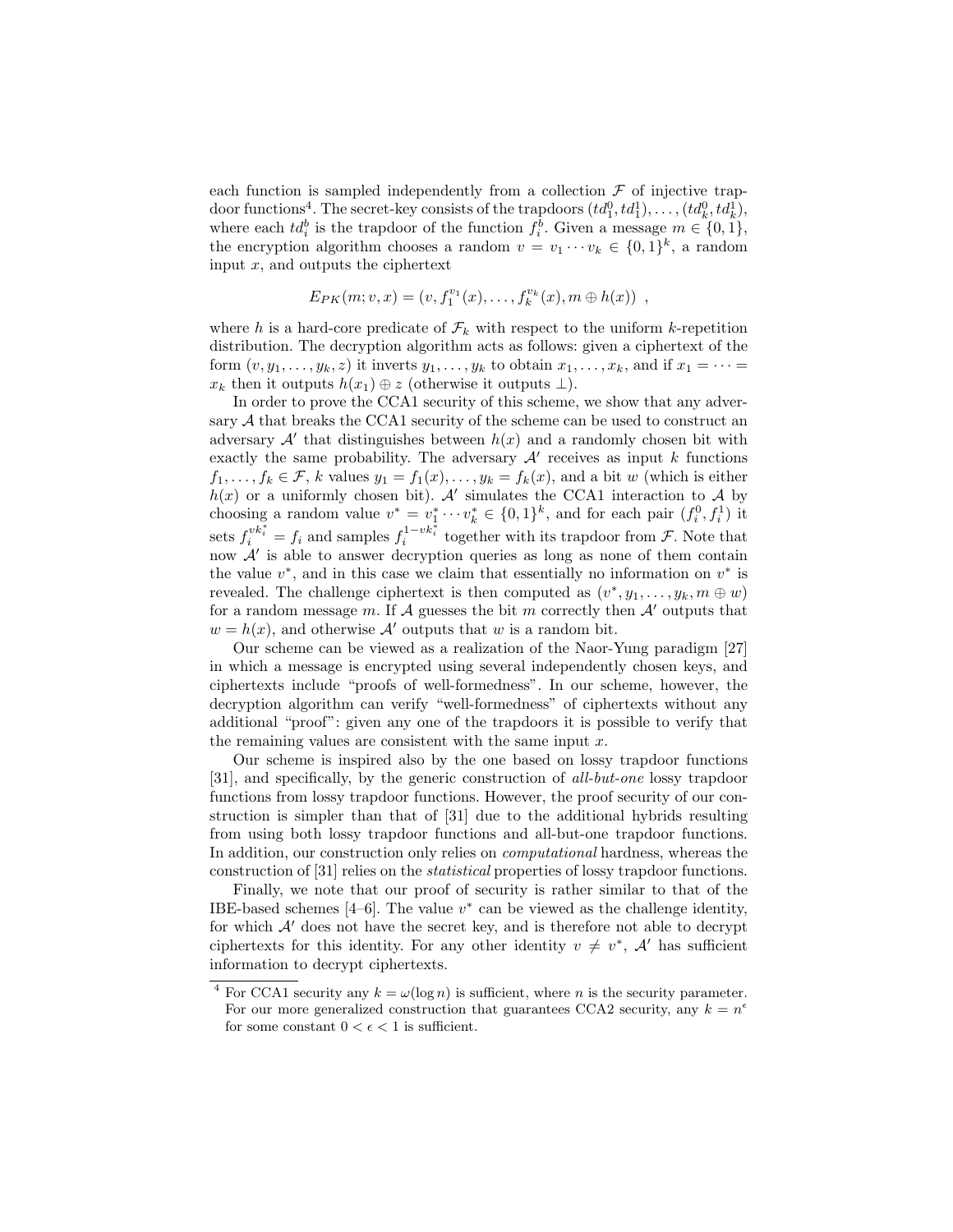In some sense, our approach enjoys "the best of both worlds" in that both the underlying assumption and the proof of security are simpler than those of previous approaches.

## 1.4 A Black-Box Separation

Although we currently base security under correlated products on lossy trapdoor functions, we argue that security under correlated products is potentially weaker than lossy trapdoor functions as a general computational assumption. Specifically, we prove that there is no fully-black-box construction of lossy trapdoor functions from trapdoor functions that are secure under correlated products. We present an oracle relative to which there exists a collection of injective trapdoor functions (and even of enhanced trapdoor permutations) that is secure under a correlated product with respect to the above mentioned uniform k-repetition distribution, but there is no collection of lossy trapdoor functions. The oracle is essentially the collision-finding oracle due to Simon [36], and the proof follows the approach of Haitner et al. [22] while overcoming several technical difficulties.

Informally, consider a circuit A which is given as input  $(f_1(x), \ldots, f_k(x)),$ and whose goal is to retrieve  $x$ . The circuit  $A$  is provided access to an oracle Sam that receives as input a circuit  $C$  and outputs random  $w$  and  $w'$  such that  $C(w) = C(w')$ . As in the approach of Haitner et al. the idea underlying the proof is to distinguish between two cases: one in which A obtains information on x via one of its Sam-queries, and the other in which none of  $A$ 's Sam-queries provides information on x. The proof consists of two modular parts dealing with these two cases separately. In first part we generalize an argument of Haitner et al. (who in turn generalized the reconstruction lemma of Gennaro and Trevisan [14]) to deal with the product of several functions. We show that the probability that  $A$  retrieves  $x$  in the first case is exponentially small. In the second part we show that the second case can essentially be reduced to the first case. This part of the proof is simpler than the corresponding argument of Haitner et al. that considers a more interactive setting.

### 1.5 Related Work

Much research has been devoted for the construction of CCA-secure public-key encryption schemes. A significant part of this research was already mentioned in the previous sections, and here we mainly focus on results regarding the possibility and limitations of basing such schemes on general assumptions.

Pass, shelat and Vaikuntanathan [28] constructed a public-key encryption scheme that is non-malleable against a chosen-plaintext attack from any semantically secure one (building on the scheme of Dolev, Dwork and Naor [11]). Their technique was later shown by Cramer et al. [8] to also imply non-malleability against a weak notion of chosen-ciphertext attack, in which the number of decryption queries is bounded. These approaches, however, are rather impractical due to the use of generic (designated verifier) NIZK proofs. Very recently, Choi et al. [7] showed that the latter notions of security can in fact be elegantly realized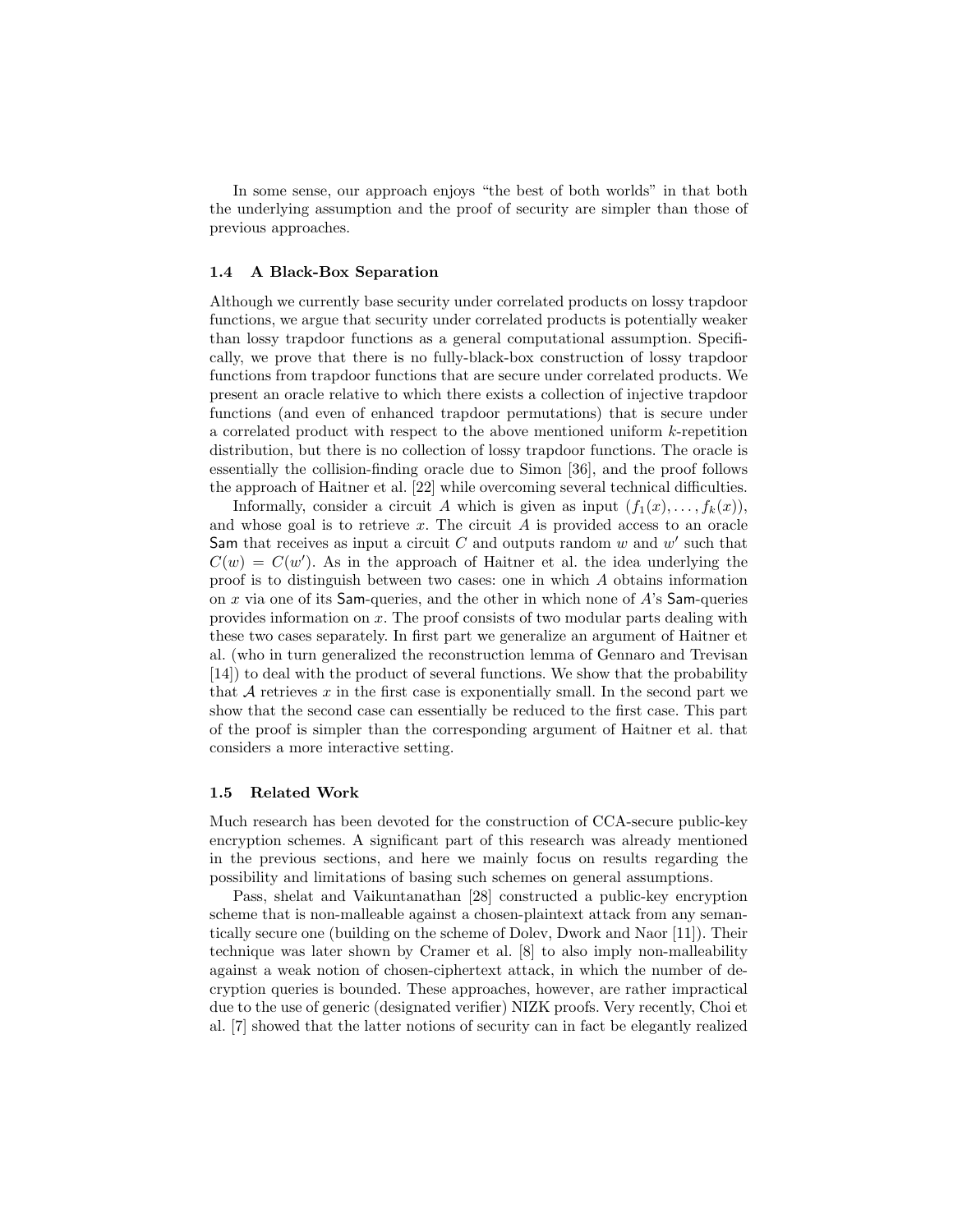in a black-box manner based on the same assumptions. The reader is referred to [11, 29] for classifications of the different notions of security.

Impagliazzo and Rudich [24] introduced a paradigm for proving impossibility results for cryptographic constructions. They showed that there are no blackbox constructions of key-agreement protocols from one-way permutations, and substantial additional work in this line followed (see, for example [13, 15, 17, 25, 36] and many more). The reader is referred to [33] for a comprehensive discussion and taxonomy of black-box constructions. In the context of public-key encryption schemes, most relevant to our result is the work of Gertner, Malkin and Myers [16], who addressed the question of whether or not semantically secure public-key encryption schemes imply the existence of CCA-secure schemes. They showed that there are no black-box constructions in which the decryption algorithm of the proposed CCA-secure scheme does not query the encryption algorithm of the semantically secure one.

## 1.6 Paper Organization

The remainder of the paper is organized as follows. In Section 2 we provide a formal treatment of security under correlated products, which is shown to be satisfied by lossy trapdoor functions. In Section 3 we describe a simplified version of our encryption scheme which already illustrates the main ideas underlying our approach. In Section 4 we prove that there is no fully-black-box construction of lossy trapdoor functions from trapdoor functions secure under correlated products. Due to space limitation we refer the reader to the full version for a more generalized version of the encryption scheme, and for a complete proof of the black-box separation.

## 2 Security Under Correlated Products

In this section we formally define the notion of security under correlated products, and demonstrate that the notion is satisfied by any collection of lossy trapdoor functions (with appropriately chosen parameters) for a very natural and useful correlation. We then discuss the exact parameters that are required for our encryption scheme, and the number-theoretic assumptions that are currently known to guarantee such parameters.

A collection of functions is represented as a pair of algorithms  $\mathcal{F} = (G, F)$ , where  $G$  is a generation algorithm used for sampling a description of a function, and  $F$  is an evaluation algorithm used for evaluating a function on a given input. The following definition formalizes the notion of a k-wise product which introduces a collection  $\mathcal{F}_k$  consisting of all k-tuples of functions from  $\mathcal{F}_k$ .

**Definition 2.1** (k-wise product). Let  $\mathcal{F} = (G, F)$  be a collection of efficiently computable functions. For any integer k, we define the k-wise product  $\mathcal{F}_k =$  $(G_k, F_k)$  as follows: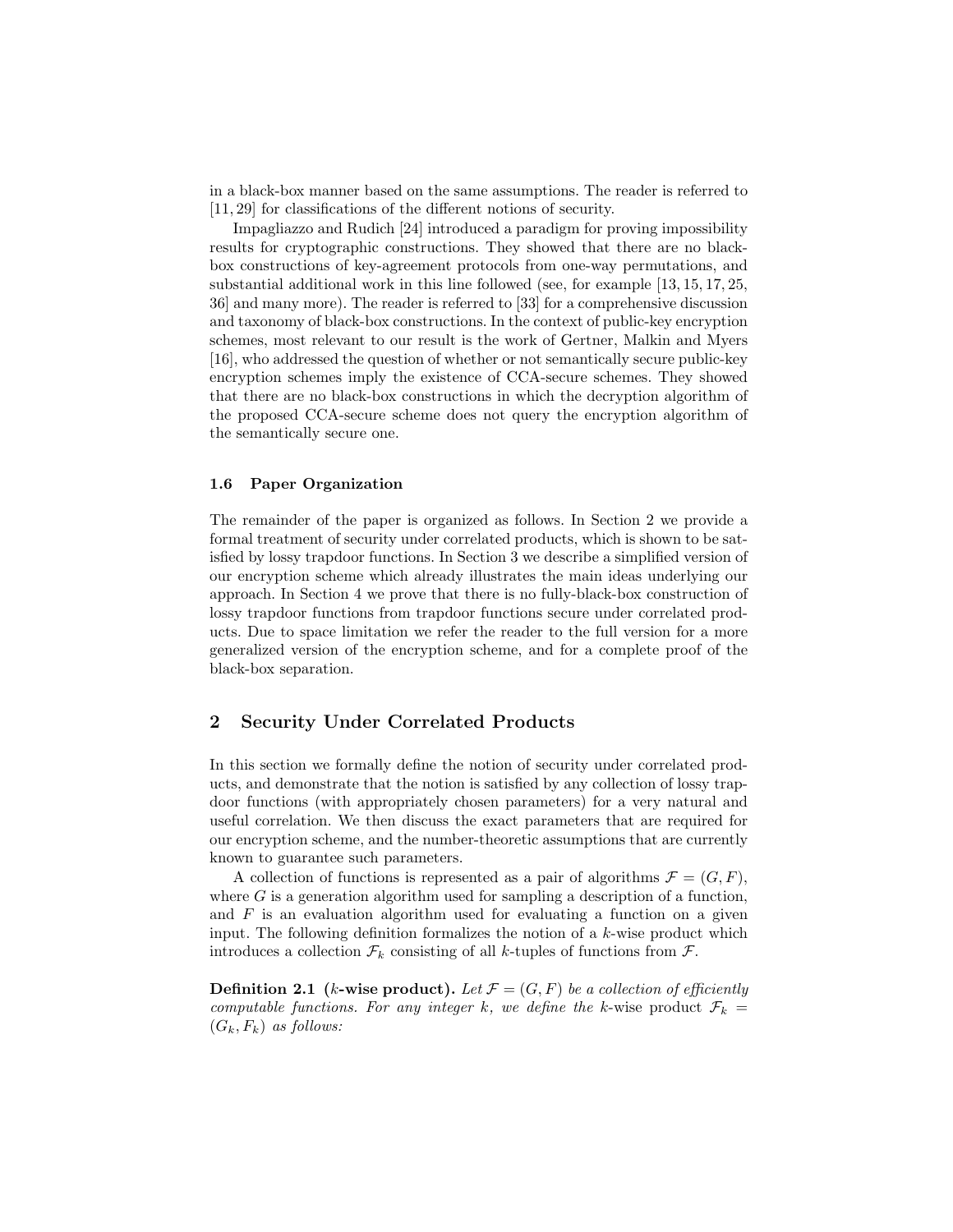- The generation algorithm  $G_k$  on input  $1^n$  invokes  $G(1^n)$  for k times independently and outputs  $(s_1, \ldots, s_k)$ . That is, a function is sampled from  $\mathcal{F}_k$ by independently sampling  $k$  functions from  $\mathcal{F}.$
- The evaluation algorithm  $F_k$  on input  $(s_1, \ldots, s_k, x_1, \ldots, x_k)$  invokes F to evaluate each function  $s_i$  on  $x_i$ . That is,

$$
F_k(s_1,\ldots,s_k,x_1,\ldots,x_k)=(F(s_1,x_1),\ldots,F(s_k,x_k))
$$
.

The notion of a one-way function asks for a function that is efficiently computable but is hard to invert given the image of a uniformly chosen input. More generally, one can naturally extend this notion to consider one-wayness under any specified input distribution, not necessarily the uniform distribution. That is, informally, we say that a function is one-way with respect to an input distribution  $\mathcal I$  if it is efficiently computable but hard to invert given the image of a random input sampled according to  $\mathcal{I}$ .

In the context of  $k$ -wise products, a standard argument shows that for any collection  $\mathcal F$  which is one-way with respect to some input distribution  $\mathcal I$ , the kwise product  $\mathcal{F}_k$  is one-way with respect to the input distribution which samples  $k$  independent inputs from  $\mathcal I$ . The following definition formalizes the notion of security under correlated products, where the inputs for  $\mathcal{F}_k$  may be correlated.

Definition 2.2 (Security under correlated products). Let  $\mathcal{F} = (G, F)$  be a collection of efficiently computable functions, and let  $\mathcal{C}_k$  be a distribution where  $\mathcal{C}_k(1^n)$  is distributed over  $\{0,1\}^{k \cdot n}$  for some integer  $k = k(n)$ . We say that  $\mathcal F$  is secure under a  $\mathcal{C}_k$ -correlated product if  $\mathcal{F}_k$  is one-way with respect to the input distribution  $\mathcal{C}_k$ .

Correlated products security based on lossy trapdoor functions. We conclude this section by demonstrating that, for an appropriate choice of parameters, any collection of lossy trapdoor functions yields a collection of injective trapdoor functions that is secure under a  $\mathcal{C}_k$ -correlated product. The input distribution under consideration,  $\mathcal{C}_k$ , samples a uniformly random input x and outputs k copies of x. We refer to this distribution as the uniform  $k$ -repetition distribution, and this distribution is the one required for the simplified variant of our encryption scheme, presented in Section 3.

Specifically, given a collection of lossy trapdoor functions  $\mathcal{F} = (G, F, F^{-1})$  we define a collection  $\mathcal{F}_{\text{inj}}$  of injective trapdoor functions by restricting  $\mathcal F$  to its injective functions. That is,  $\mathcal{F}_{\text{inj}} = (G_{\text{inj}}, F, F^{-1})$  where  $G_{\text{inj}}(1^n) = G(1^n, \text{injective})$ . We prove the following theorem:

**Theorem 2.1.** Let  $\mathcal{F} = (G, F, F^{-1})$  be a collection of  $(n, \ell)$ -lossy trapdoor functions. Then, for any integer  $k < \frac{n - \omega(\log n)}{n - \ell}$ , for any probabilistic polynomial-time algorithm A and polynomial  $p(\cdot)$ , it holds that

$$
\Pr\left[\mathcal{A}(1^n, s_1, \dots, s_k, F(s_1, x), \dots, F(s_k, x)) = x\right] < \frac{1}{p(n)},
$$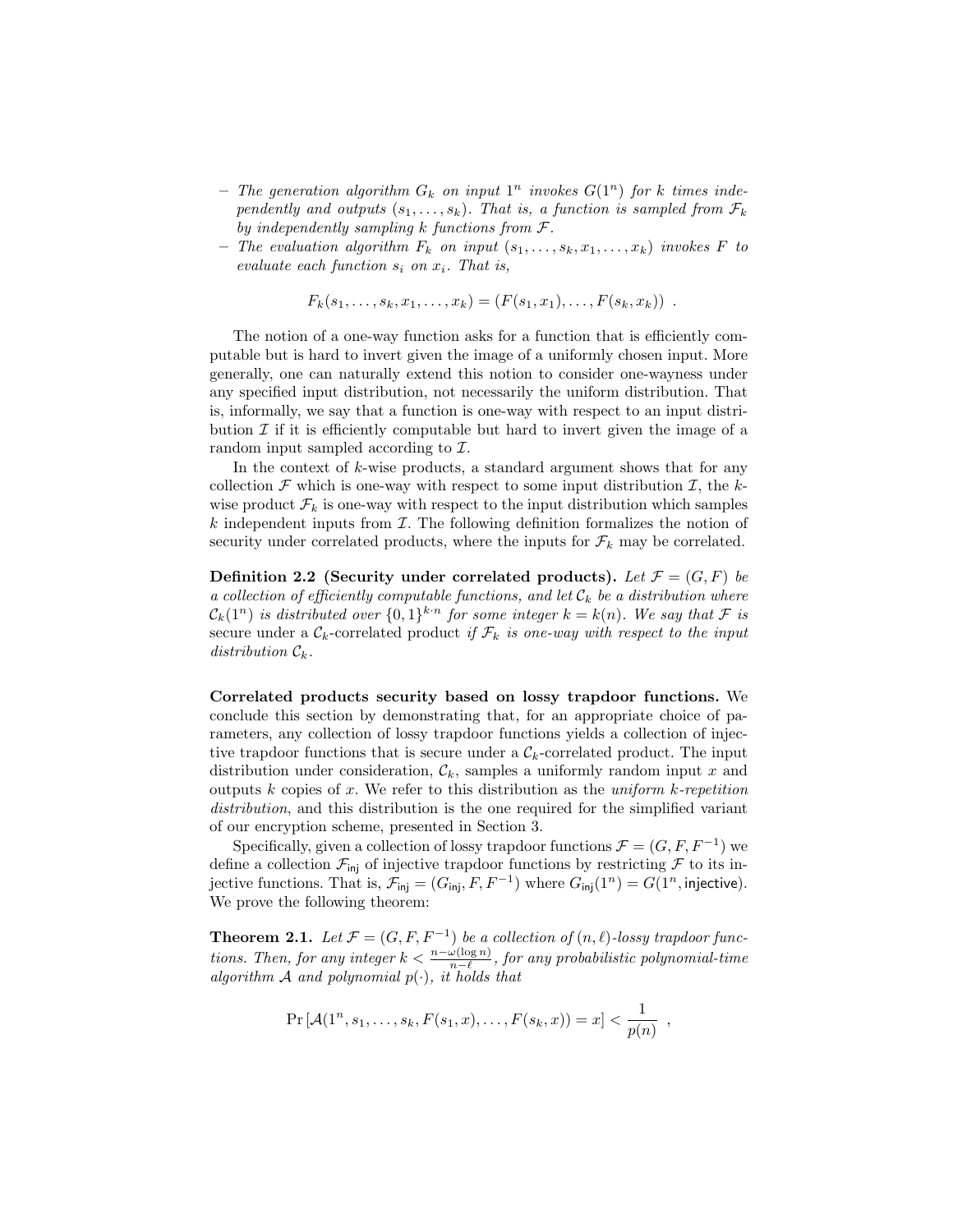for all sufficiently large n, where the probability is taken over the choices of  $s_1 \leftarrow G_{\text{inj}}(1^n), \ldots, s_k \leftarrow G_{\text{inj}}(1^n), x \leftarrow \{0,1\}^n$ , and over the internal coin tosses of A.

*Proof.* Peikert and Waters [31] proved that any collection of  $(n, \omega(\log n))$ -lossy trapdoor functions is in particular a collection of one-way functions. Thus, it is sufficient to prove that  $\mathcal{F}_k$  is a collection of  $(n, \omega(\log n))$ -lossy trapdoor functions. For any k functions  $s_1, \ldots, s_k$  sampled according to  $G_{\text{inj}}(1^n)$ , the function  $F_k(s_1,\ldots,s_k,x_1,\ldots,x_k) = (F(s_1,x_1),\ldots,F(s_k,x_k))$  is clearly injective. For any k functions  $s_1, \ldots, s_k$  sampled according to  $G_{\text{lossy}}(1^n)$ , the function  $F_k(s_1, \ldots, s_k, x_1, \ldots, x_k) = (F(s_1, x_1), \ldots, F(s_k, x_k))$  obtains at most  $2^{k(n-\ell)}$ values, which is upper bounded by  $2^{n-\omega(\log n)}$  for any  $k < \frac{n-\omega(\log n)}{n-\ell}$ . Finally, note that a standard hybrid argument shows that the distribution obtained by independently sampling k functions according to  $G_{\text{inj}}(1^n)$  is computationally indistinguishable from the distribution obtained by independently sampling  $k$ functions according to  $G_{\text{lossy}}(1^n)$ . Thus,  $\mathcal{F}_k$  is a collection of  $(n, \omega(\log n))$ -lossy trapdoor functions.

The required parameters for our scheme. The assumption underlying our encryption scheme asks for  $k(n) = \omega(\log n)$  for CCA1 security, and for  $k(n) = n^{\epsilon}$ (for some constant  $0 < \epsilon < 1$ ) for CCA2 security. In turn, existing constructions of lossy trapdoor functions guaranteing these parameters [1, 31, 34] imply that our encryption scheme can be realized under the hardness of the decisional Diffie-Hellman problem, and of Paillier's decisional composite residuosity problem. We note that the lattice-based construction of Peikert and Waters [31] guarantees only a constant  $k(n)$  that is not sufficient for our encryption scheme. However, Peikert [30] and Goldwasser and Vaikuntanathan [21] recently showed that security under correlated products (with sufficiently large  $k(n)$ ) is nevertheless achievable under the worst-case hardness of lattice problems, although these are currently known to imply lossy trapdoor functions with only a relatively small amount of loss.

# 3 A Simplified Construction

In this section we describe a simplified version of our construction which already illustrates the main ideas underlying our approach. The encryption scheme presented in the current section is a simplification in the sense that it relies on a seemingly stronger computational assumption than the more generalized construction which is presented in the full version. In addition, we first present the scheme as encrypting only one bit messages, and then demonstrate that it naturally extends to multi-bit messages. In what follows we state the computational assumption, describe the encryption scheme, prove its security, and describe the extension to multi-bit messages.

The underlying computational assumption. The computational assumption underlying the simplified scheme is that there exists a collection  $\mathcal F$  of injective trapdoor functions and an integer function  $k = k(n)$  such that F is secure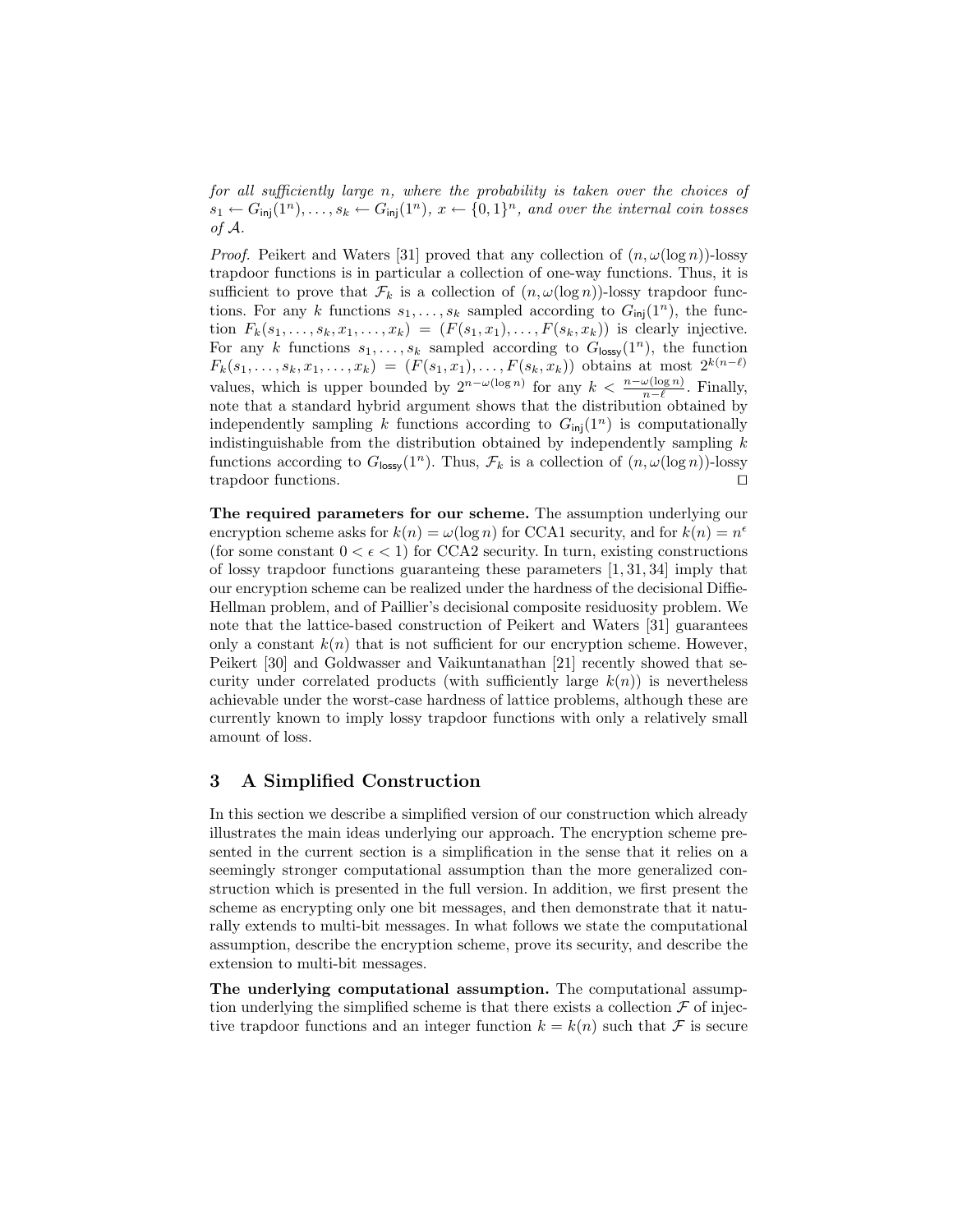under a  $\mathcal{C}_k$ -correlated product, where  $\mathcal{C}_k$  is the uniform k-repetition distribution (i.e., outputs  $k$  copies of a uniformly distributed input  $x$ ). Specifically, our scheme uses a hard-core predicate  $h: \{0,1\}^* \to \{0,1\}$  for  $\mathcal{F}_k$  with respect to  $\mathcal{C}_k$ . That is, the underlying computational assumption is that for any probabilistic polynomial-time predictor  $P$  it holds that

$$
\left| \Pr \left[ \mathcal{P} (1^n, s_1, \dots, s_k, F(s_1, x), \dots, F(s_k, x) \right] = h(s_1, \dots, s_k, x) \right] - \frac{1}{2} \right|
$$

is negligible in n, where the probability is taken over the choices of  $s_1 \leftarrow$  $G(1^n), \ldots, s_k \leftarrow G(1^n), x \leftarrow \{0,1\}^n$ , and over the internal coin tosses of  $\mathcal{P}$ .

The integer function  $k(n)$  should correspond to the bit-length of verification keys of some one-time strongly-unforgeable signature scheme  $(KG_{\text{sig}},$  Sign, Ver). By applying a universal one-way hash function to the verification keys (as in [11]) it suffices that the above assumption holds for  $k(n) = n^{\epsilon}$  for a constant  $0 < \epsilon < 1$ . For simplicity, however, when describing our scheme we do not apply a universal one-way hash function to the verification keys. We also note that for an even more simplified version which is only CCA1-secure (the one described in Section 1.3), any  $k(n) = \omega(\log n)$  suffices.

The construction. The following describes our simplified encryption scheme given by the triplet  $(KG, E, D)$ .

– Key generation: On input  $1^n$  the key generation algorithm invokes  $G(1^n)$ for  $2k$  times independently to obtain  $2k$  descriptions of functions denoted  $(s_1^0, s_1^1), \ldots, (s_k^0, s_k^1)$  with trapdoors  $(td_1^0, td_1^1), \ldots, (td_k^0, td_k^1)$ . The public-key and secret-key are defined as follows:

$$
PK = ((s_1^0, s_1^1), \ldots, (s_k^0, s_k^1))
$$
  

$$
SK = ((td_1^0, td_1^1), \ldots, (td_k^0, td_k^1))
$$
.

– **Encryption:** On input a message  $m \in \{0, 1\}$  and a public key PK, the algorithm samples  $(vk, sk) \leftarrow \mathsf{KG}_{sig}(1^n)$  where  $vk = vk_1 \circ \cdots \circ vk_k \in \{0, 1\}^k$ , chooses a uniformly distributed  $x \in \{0,1\}^n$ , and outputs the ciphertext

$$
(vk, y_1, \ldots, y_k, c_1, c_2),
$$

where

$$
y_i = F\left(s_i^{vk_i}, x\right) \ \forall i \in [k]
$$

$$
c_1 = m \oplus h\left(s_1^{vk_1}, \dots, s_k^{vk_k}, x\right)
$$

$$
c_2 = \text{Sign}(sk, (y_1, \dots, y_k, c_1)) \ .
$$

– **Decryption:** On input a ciphertext  $(vk, y_1, \ldots, y_k, c_1, c_2)$  and a secret-key SK, the algorithm acts as follows. If  $\text{Ver}(vk, (y_1, \ldots, y_k, c_1), c_2) = 0$ , it outputs  $\bot$ . Otherwise, for every  $i \in [k]$  it computes  $x_i = F^{-1} \left( t d_i^{v k_i}, y_i \right)$ . If  $x_1 = \cdots = x_k$  then it outputs  $c_1 \oplus h(s_1^{v_{k_1}}, \ldots, s_k^{v_{k_k}}, x_1)$ , and otherwise it outputs ⊥.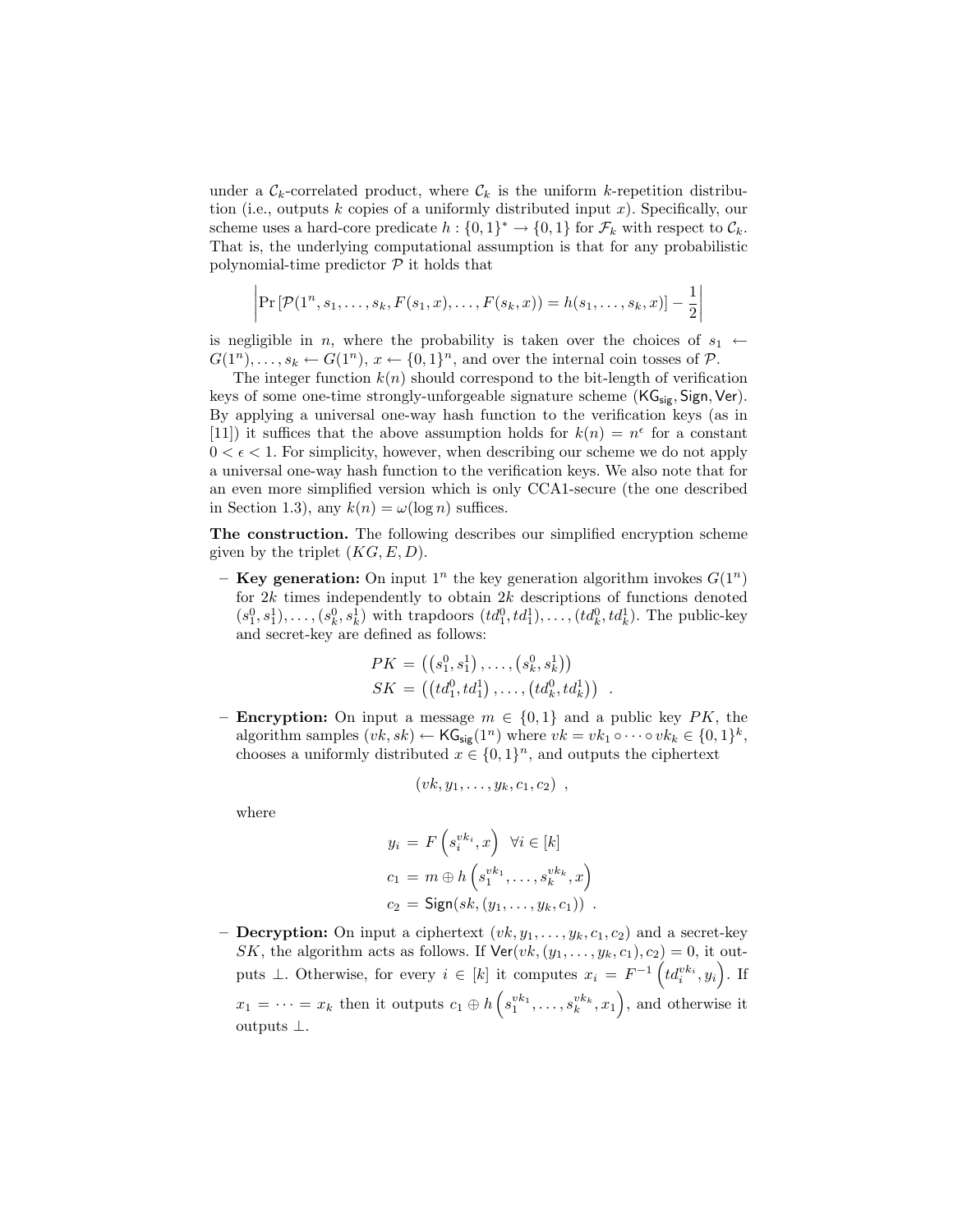The following theorem establishes the security of the scheme.

**Theorem 3.1.** Assuming that  $\mathcal F$  is secure under a  $\mathcal C_k$ -correlated product, where  $\mathcal{C}_k$  is the uniform k-repetition distribution, and that ( $\mathsf{KG}_{\mathsf{sig}}$ , Sign, Ver) is one-time strongly unforgeable, the encryption scheme  $(KG, E, D)$  is  $CCA2\text{-}secure.$ 

*Proof.* Let  $\mathcal A$  be a probabilistic polynomial-time CCA2-adversary. We denote by Forge the event in which for one of A's decryption queries  $(vk, y_1, \ldots, y_k, c_1, c_2)$ during the CCA2 interaction it holds that  $vk = vk^*$  (where  $vk^*$  is given in the secret key) and  $\text{Ver}(vk, (y_1, \ldots, y_k, c_1), c_2) = 1$ . We first argue that the event Forge has a negligible probability due to the security of the one-time signature scheme. Then, assuming that the event Forge does not occur, we construct a probabilistic polynomial-time algorithm  $P$  that predicts the hard-core predicate  $h$  while preserving the advantage of  $A$ .

More formally, we denote by Success the event in which A successfully guesses the bit b used for encrypting the challenge ciphertext. Then, the advantage of  $A$ in the CCA2 interaction is bounded as follows:

$$
\left|\Pr\left[\text{Success}\right] - \frac{1}{2}\right| = \left|\Pr\left[\text{Success} \land \text{Forge}\right] + \Pr\left[\text{Success} \land \overline{\text{Forge}}\right] - \frac{1}{2}\right|
$$

$$
\leq \Pr\left[\text{Forge}\right] + \left|\Pr\left[\text{Success} \land \overline{\text{Forge}}\right] - \frac{1}{2}\right|
$$

The theorem follows from the following two claims:

## Claim 3.2. Pr [Forge] is negligible.

*Proof.* We show that any probabilistic polynomial-time adversary  $A$  for which Pr [Forge] is non-negligible, can be used to construct a probabilistic polynomialtime adversary  $A'$  that breaks the security of the one-time signature with the same probability. The adversary  $A'$  is given a verification key  $vk^*$  sampled using  $\mathsf{KG}_{\mathsf{sir}}(1^n)$  and simulates the CCA2 interaction to A as follows. A' begins by invoking the key generation algorithm on input  $1^n$  and using  $vk^*$  for forming the public and secret keys. In the decryption phases, whenever  $A$  submits a decryption query  $(vk, y_1, \ldots, y_k, c_1, c_2)$ , A' acts as follows. If  $vk = vk^*$ and  $\textsf{Ver}(vk, (y_1, \ldots, y_k, c_1), c_2) = 1$ , then A' outputs  $((y_1, \ldots, y_k, c_1), c_2)$  as the forgery and halts. Otherwise,  $A'$  invokes the decryption procedure. In the challenge phase, upon receiving two message  $m_0$  and  $m_1$ , A' chooses  $b \in \{0, 1\}$  and  $x \in \{0,1\}^n$  uniformly at random, and computes

$$
y_i = F\left(s_i^{vk_i^*}, x\right) \forall i \in [k]
$$
  

$$
c_1 = m_b \oplus h\left(s_1^{vk_1^*}, \dots, s_k^{vk_k^*}, x\right)
$$

.

Then, it obtains a signature  $c_2$  on  $(y_1, \ldots, y_k, c_1)$  with respect to  $vk^*$  (recall that  $A'$  is allowed to ask for a signature on one message). Finally, it sends  $(vk^*, y_1, \ldots, y_k, c_1, c_2)$  to A. We note that during the second decryption phase,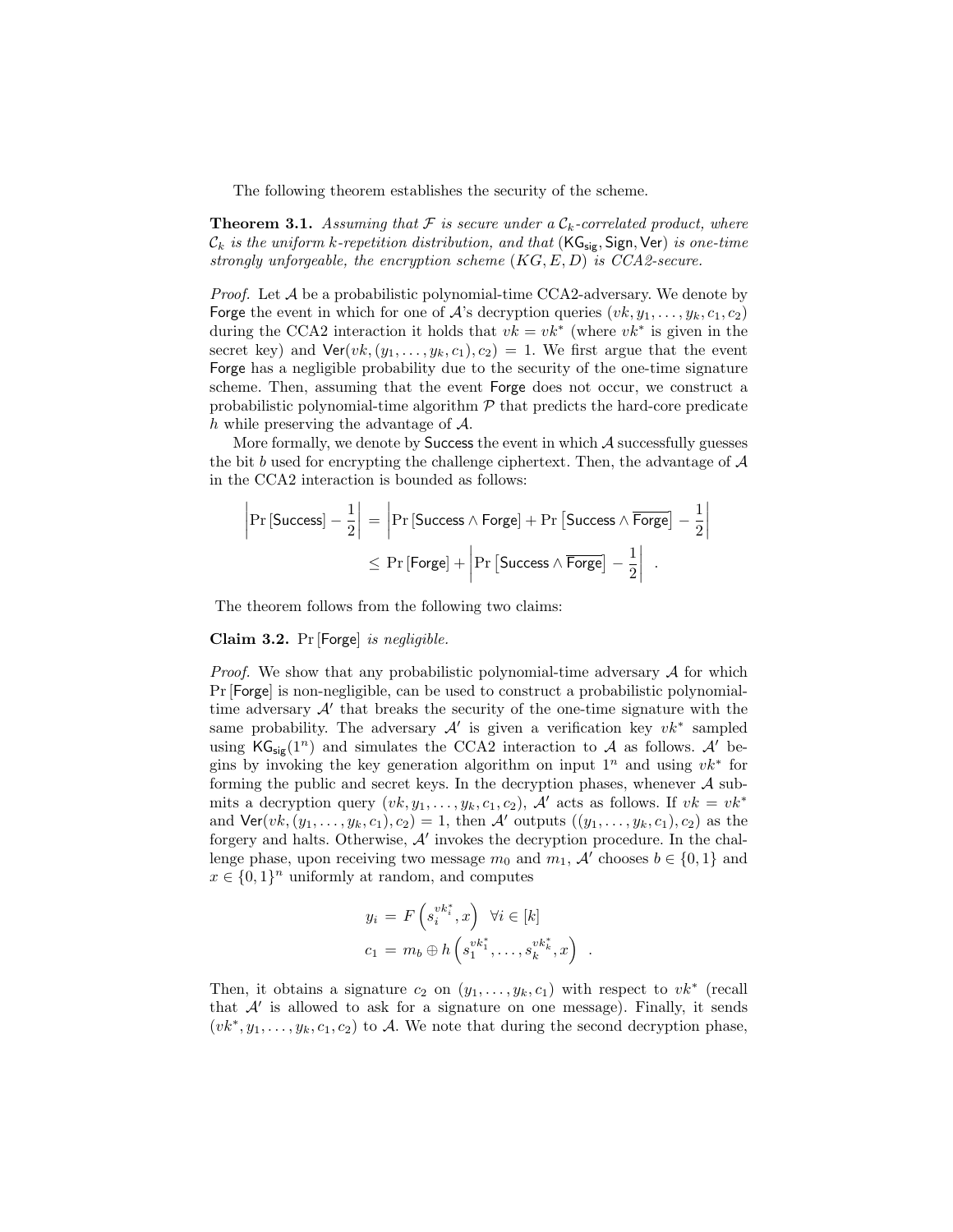if  $A$  submits the challenge ciphertext as a decryption query, then  $A'$  responds with ⊥.

Note that prior to the first decryption query in which Forge occurs (assuming that Forge indeed occurs), the simulation of the CCA2 interaction is perfect. Therefore, the probability that  $\mathcal{A}'$  breaks the security of the one-time signature scheme is exactly Pr [forge]. The security of the signature scheme implies that this probability is negligible.  $\Box$ 

Claim 3.3.  $\left|\Pr\left[\text{Success} \wedge \overline{\text{Forge}}\right] - \frac{1}{2}\right|$  $\vert$  is negligible.

*Proof.* Given any efficient adversary  $A$  for which  $\left|\Pr\left[\text{Success} \wedge \overline{\text{Forge}}\right] - \frac{1}{2}\right|$  $|$  is non-negligible, we construct a predictor  $P$  that breaks the security of the hardcore predicate  $h$ . That is,

$$
\left| \Pr \left[ \mathcal{P} (1^n, s_1, \dots, s_k, F(s_1, x), \dots, F(s_k, x) \right] = h(s_1, \dots, s_k, x) \right] - \frac{1}{2} \right|
$$

is non-negligible, where  $s_1 \leftarrow G(1^n), \ldots, s_k \leftarrow G(1^n)$  independently, and the probability is taken over the uniform choice of  $x \in \{0,1\}^n$ , and over the internal coin tosses of both  $G$  and  $\mathcal{P}$ .

For simplicity, we first construct an efficient distinguisher  $A'$  which receives input of the form  $(1^n, s_1, \ldots, s_k, F(s_1, x), \ldots, F(s_k, x))$  and a bit  $w \in \{0, 1\}$ which is either  $h(s_1, \ldots, s_k, x)$  or a uniformly random bit, and is able to distinguish between the two cases with non-negligible probability. The distinguisher  $\mathcal{A}'$  acts by simulating the CCA2 interaction to  $\mathcal{A}$ . More specifically, on input  $(1^n, s_1, \ldots, s_k, y_1, \ldots, y_k)$  and a bit w, the distinguisher  $\mathcal{A}'$  first creates a pair  $(PK, SK)$  as follows. It samples  $(vk^*, sk^*) \leftarrow KG_{sig}(1^n)$ , where  $vk^* =$  $vk_1^* \circ \cdots \circ vk_k^* \in \{0,1\}^k$ , and for every  $i \in [k]$  sets  $s_i^{vk_i^*} = s_i$  and samples  $s_i^{1-vk_i^*}, td_i^{1-vk_i^*}$ ´  $\leftarrow G(1^n)$ . Then, A' outputs the public-key ¢

$$
PK = ((s_1^0, s_1^1), \ldots, (s_k^0, s_k^1)) \ .
$$

Whenever A submits a decryption query of the form  $(vk, y_1, \ldots, y_k, c_1, c_2)$ , A' acts as follows. If  $vk = vk^*$  or  $\text{Ver}(vk, (y_1, \ldots, y_k, c_1), c_2) = 0$ , it outputs ⊥ and halts. Otherwise, it picks some  $i \in [k]$  for which  $vk_i \neq vk_i^*$  and computes and natts. Otherwise, it picks some  $i \in [k]$  for which  $vk_i \neq vk_i$  and computes  $x = F^{-1} ig(td_i^{vk_i}, y_i)$ . If for every  $j \in [k]$  it holds that  $y_j = F ig(s_j^{vk_j}, x)$ , it outputs  $c_1 \oplus h(s_1^{vk_1}, \ldots, s_k^{vk_k}, x)$ , and otherwise it outputs ⊥.

In the challenge phase, given two messages  $m_0$  and  $m_1$ , A' chooses a random bit  $b \in \{0,1\}$  and replies with the challenge ciphertext

$$
c = (vk^*, y_1, \ldots, y_k, c_1, c_2) ,
$$

where  $c_1 = m_b \oplus w$ , and  $c_2 = \text{Sign}(sk^*, (y_1, \ldots, y_k, c_1))$ . We note that during the second decryption phase, if  $A$  submits the challenge ciphertext as a decryption query, then  $\mathcal{A}'$  responds with  $\bot$ . At the end of this interaction  $\mathcal{A}$  outputs a bit b'. If  $b' = b$  then A' outputs 1, and otherwise A' outputs 0.

In order to compute the advantage of  $A'$  we observe the following: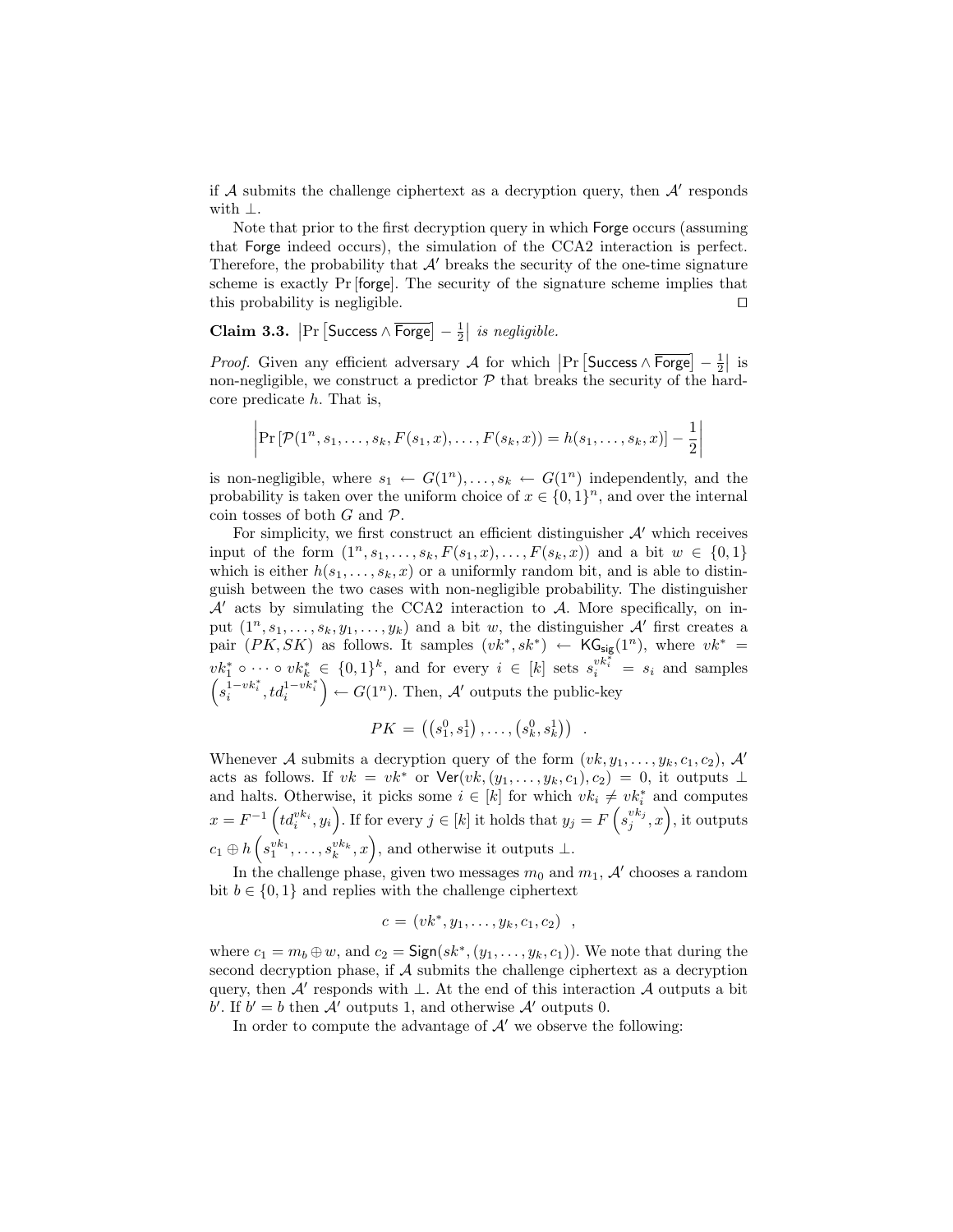- 1. If w is a uniformly random bit, then the challenge ciphertext in the simulated interaction is independent of b. Therefore, the probability that  $\mathcal{A}'$  outputs 1 in this case is exactly 1/2.
- 2. If  $w = h(s_1, \ldots, s_k, x)$ , then as long as the event **Forge** does not occur, the simulated interaction is identical to the CCA2 interaction (a formal argument follows). Therefore, the probability that  $\mathcal{A}'$  outputs 1 in this case is exactly roпоws). ⊥nererore, 1<br>Pr [Success ∧ Forge].

Note that the only difference between the CCA2 interaction and the simulated interaction is the distribution of the challenge ciphertext: In the CCA2 interaction the value  $vk$  in the challenge ciphertext is a randomly chosen verification key, and in the simulated interaction the value  $vk$  is chosen ahead of time by  $\mathcal A$ . In what follows we claim that as long as the event Forge does not occur, the distribution of  $vk$  in the challenge ciphertext is identical in the two cases.

Formally, denote by  $vk_1, \ldots, vk_q$  the random variables corresponding to the value of vk in  $\mathcal{A}$ 's decryption queries (without loss of generality we assume that  $A$  always submits  $q$  queries, and that the signature verification never fails on these queries). In the CCA2 interaction, as long as the event Forge does not occur, it holds that the verification key used for the challenge ciphertext is a random verification key with the only restriction that it is different than  $vk_1, \ldots, vk_q$ . In the simulated interaction, given that  $vk^* \notin \{vk_1, \ldots, vk_q\}$ , we claim that from A's point of view, the value  $vk^*$  is also a random verification key which is different than  $vk_1, \ldots, vk_q$ . That is, each  $vk^* \notin \{vk_1, \ldots vk_q\}$  produces exactly the same transcript. Indeed, first note that the public key is independent of  $vk^*$ . Now consider a decryption query  $(vk, y_1, \ldots, y_k, c_1, c_2)$  for some  $vk \in \{vk_1, \ldots, vk_q\}$ . For any  $vk^* \neq vk$ , if  $y_1, \ldots, y_k$  have the same preimage x, then the decryption algorithm will always output  $c_1 \oplus h$ ³ ame preimage x, then the decryption algorithm will<br>  $s_1^{vk_1}, \ldots, s_k^{vk_k}, x$ . In addition, for any  $vk^* \neq vk$ , if  $y_1, \ldots, y_k$  do not have the same preimage, then the decryption algorithm will always output ⊥.

The above observations imply that

$$
|\Pr[\mathcal{A'}\text{ outputs }1 | w = h(s_1,\ldots,s_k,x)] - \Pr[\mathcal{A'}\text{ outputs }1 | w \text{ is random}]|
$$
  
= 
$$
|\Pr[\text{Success } \land \overline{\text{Forge}}] - \frac{1}{2} | .
$$

A standard argument (see, for example, [18, Chapter 3.4]) can be applied to efficiently transform  $\mathcal{A}'$  into a predictor  $\mathcal{P}$  that predicts  $h(s_1, \ldots, s_k, x)$  with the same probability.  $\hfill \Box$ 

$$
\mathbb{E}^{\mathbb{E}}
$$

Encrypting any polynomial number of bits. For simplicity we presented the encryption scheme above for one-bit plaintexts. We now demonstrate that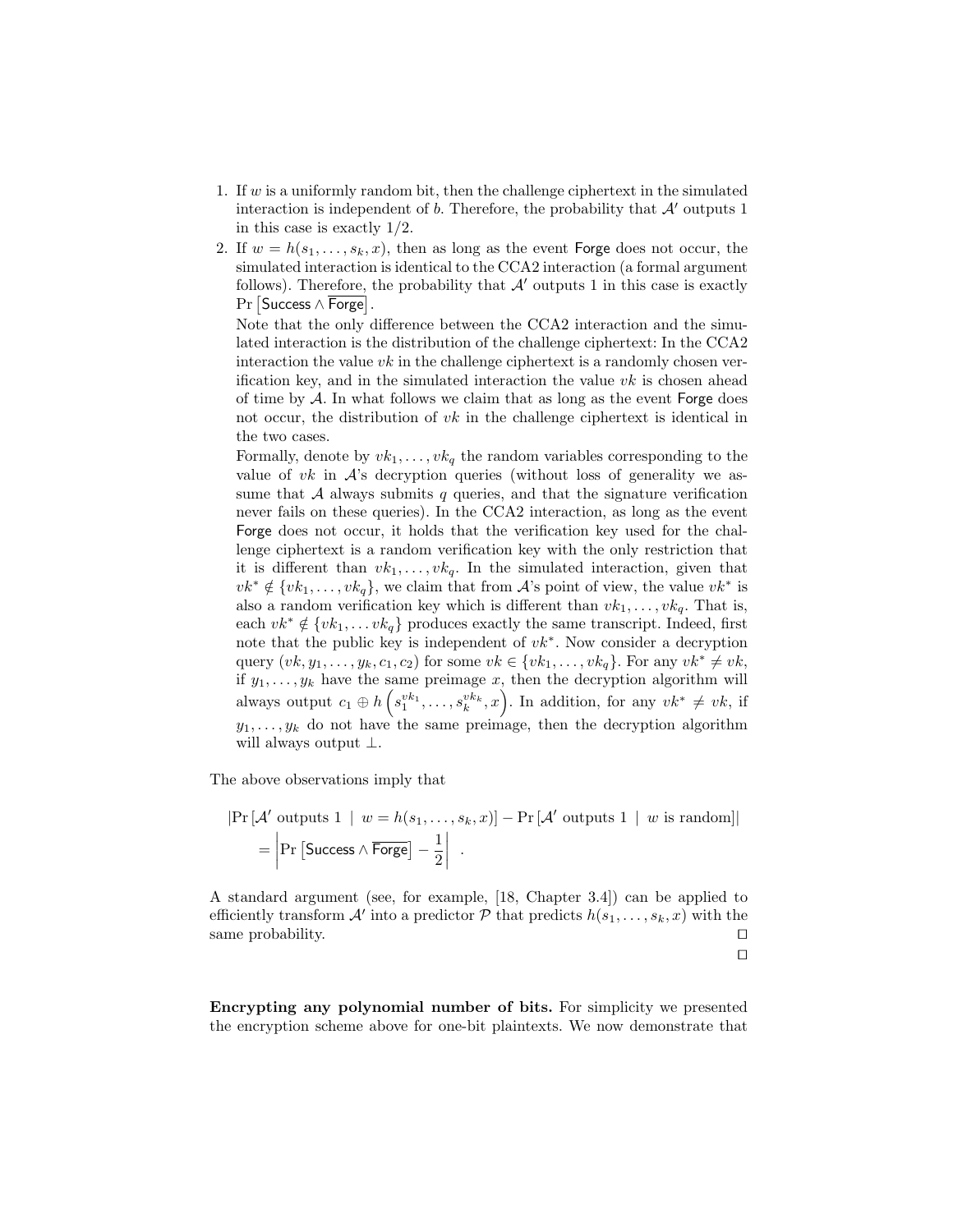our approach extends to plaintexts of any polynomial length while relying on the same computational assumption<sup>5</sup>.

Recall that the underlying computational assumption is the existence of a collection  $\mathcal F$  of injective trapdoor functions such that  $\mathcal F_k$  is one-way under the uniform k-repetition distribution (i.e.,  $x_1 = \cdots = x_k$  where  $x_1$  is chosen uniformly at random). Specifically, the scheme uses a hard-core predicate  $h: \{0,1\}^* \to \{0,1\}$ for  $\mathcal{F}_k$  to mask the plaintext bit. This assumption clearly implies that for any polynomial  $T = T(n)$  there exists a collection  $\mathcal{F}'$  of injective trapdoor functions such that  $\mathcal{F}'$  is one-way under the uniform k-repetition distribution, and has a hard-core function  $h' : \{0,1\}^* \to \{0,1\}^T$  that can be used in our scheme to mask T-bit plaintexts. Specifically, the collection  $\mathcal{F}'$  is defined as follows: for every function  $f: \{0,1\}^n \to \{0,1\}^m$  in F define a function  $f': \{0,1\}^{T_n} \to \{0,1\}^{T_m}$ by  $f'(x_1, \ldots x_T) = (f(x_1), \ldots, f(x_T))$ . The security proof of the T-bit encryption scheme is essentially identical to the proof of Theorem 3.1 by showing that any successful CCA-adversary can be used to either break the one-time signature scheme or to break the pseudorandomness of  $h'$ .

# 4 A Black-Box Separation

In this section we show that there is no fully-black-box construction of lossy trapdoor functions (with even a single bit of lossiness) from injective trapdoor functions that are secure under correlated products. We show that this holds for the seemingly strongest form of correlated product, where independently chosen functions are evaluated on the same input (i.e., we consider the uniform k-repetition distribution).

Our proof consists of constructing an oracle  $\mathcal O$  relative to which there exists a collection of injective trapdoor functions that are permutations secure under a correlated product<sup>6</sup>, but there are no collections of lossy trapdoor functions. In what follows, we describe the oracle  $\mathcal{O}$ , and show that it breaks the security of any collection of lossy trapdoor functions.

The oracle. The oracle  $\mathcal O$  is of the form  $(\tau, \textsf{Sam}^{\tau})$ , where  $\tau$  is a collection of trapdoor permutations, and  $\mathsf{Sam}^{\tau}$  is an oracle that samples random collision. Specifically, Sam receives as input a description of a circuit  $C$  (which may contain  $\tau$ -gates), chooses a random input w, and then samples a uniformly distributed  $w' \in C^{-1}(C(w)).$ 

We now explain how exactly Sam samples  $w$  and  $w'$ . We provide Sam with a collection of permutations  $\mathcal F$ , where for every possible circuit  $C$  the collection

<sup>&</sup>lt;sup>5</sup> It is well-known that for semantic security under a chosen-plaintext attack it is straightforward to construct a multi-bit encryption scheme from any one-bit encryption scheme by independently encrypting the individual bits of the plaintext. For semantic security under a chosen-ciphertext attack, however, this approach fails in general.

 $6$  These functions are in fact enhanced trapdoor permutations, but we note that this is not essential for our result.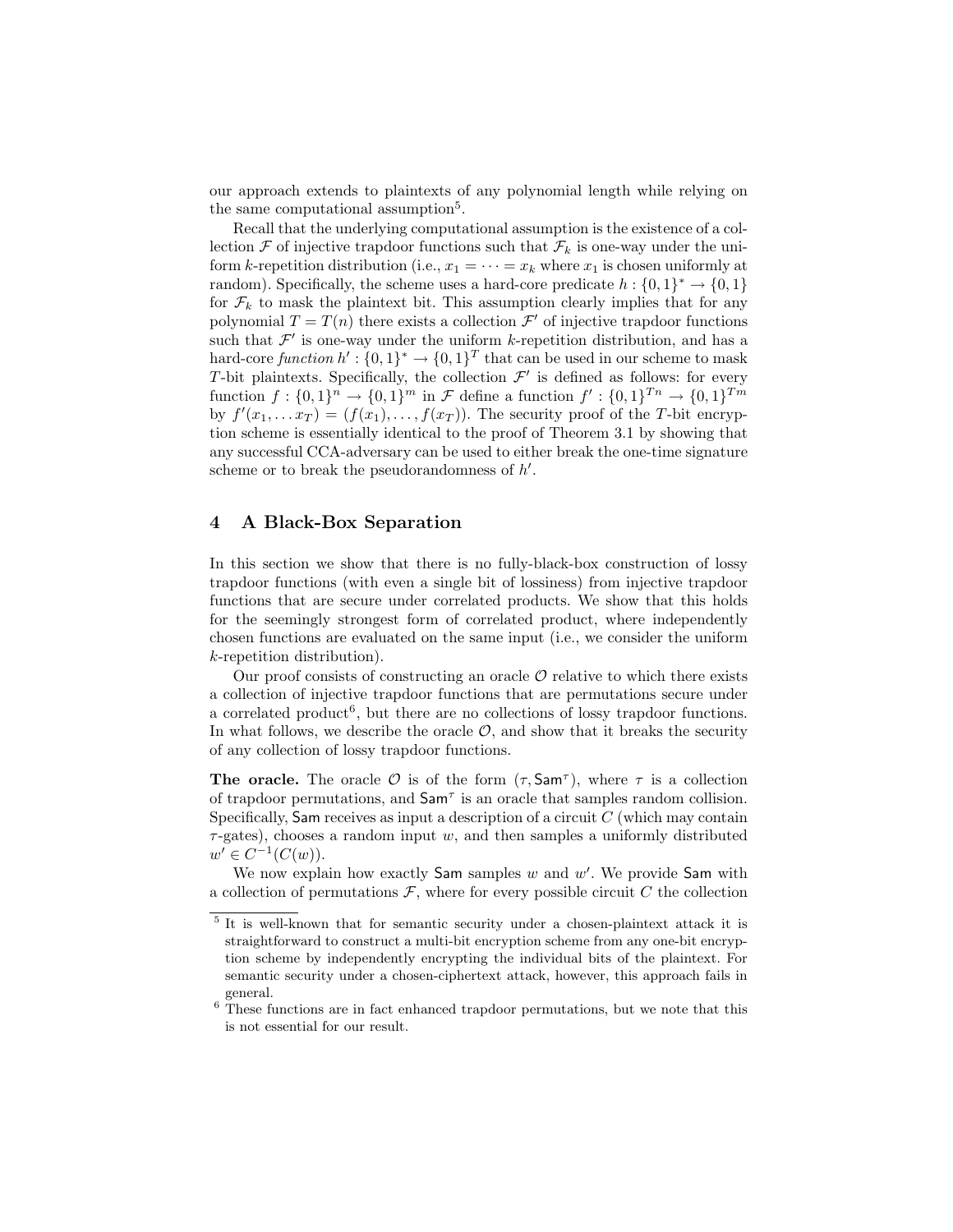$\mathcal F$  contains two permutations  $f_C^1$  and  $f_C^2$  over the domain of C. Given a circuit  $C: \{0,1\}^m \rightarrow \{0,1\}^{\ell(m)}$ , for some m and  $\ell(m)$ , the oracle Sam uses  $f_C^1$  to compute  $w = f_C^1(0^m)$ . Then, it computes  $w' = f_C^2(t)$  for the lexicographically smallest  $t \in \{0,1\}^m$  such that  $C(f_C^2(t)) = C(w)$ . Note that whenever the permutations  $f_C^1$  and  $f_C^2$  are chosen uniformly at random, and independently of all other permutations in F, then w is uniformly distributed over  $\{0,1\}^m$ , and w' is uniformly distributed over  $C^{-1}(C(w))$ . In the remainder of the proof, whenever we consider the probability of an event over the choice of the collection  $\mathcal{F}$ , we mean that for each circuit C, two permutations  $f_C^1$  and  $f_C^2$  are chosen uniformly at random and independently of all other permutations. A complete and formal description of the oracle is provided in Figure 1.

On input a circuit  $C: \{0,1\}^m \to \{0,1\}^{\ell(m)}$ , the oracle  $\mathsf{Sam}^{\tau,\mathcal{F}}$  acts as follows:

- 1. Compute  $w = f_C^1(0^m)$ .
- 2. Compute  $w' = f_C^2(t)$  for the lexicographically smallest  $t \in \{0,1\}^m$  such that  $C(f_C^2(t)) = C(w).$

3. Output 
$$
(w, w')
$$

Figure 1: The oracle Sam.

Distinguishing between injective functions and lossy functions. The oracle Sam can be easily used to distinguish between the injective mode and the lossy mode of any collection of  $(n, 1)$ -lossy functions. Consider the following distinguisher A: given a circuit C (which may contain  $\tau$ -gates<sup>7</sup>), which is a description of either an injective function or a lossy function (with image size at most  $2^{n-1}$ ), A queries Sam with C. If Sam returns  $(w, w')$  such that  $w = w'$ , then A outputs 1, and otherwise A outputs 0. Clearly, if C corresponds to an injective function, then always  $w = w'$  and A outputs 1. In addition, if C corresponds to a lossy function, then with probability at least  $1/4$  it holds that  $w \neq w'$ , where the probability is taken over the randomness of  $\mathsf{Sam}$  (i.e., over the collection  $\mathcal{F}$ ).

Outline of the proof. For simplicity we first consider only two permutations. Then, we extend our argument to more than two permutations, and to trapdoor permutations. Our goal is to upper bound the success probability of circuits having oracle access to Sam in the task of inverting  $(\pi_1(x), \pi_2(x))$  for random permutations  $\pi_1, \pi_2 \in \Pi_n$  and a random  $x \in \{0,1\}^n$  (where  $\Pi_n$  is the set of all permutations over  $\{0,1\}^n$ ). We prove the following theorem:

We allow the circuits given as input to  $Sam$  to contain  $\tau$ -gates, but we do not allow them to contain Sam-gates. This suffices, however, for ruling out fully-black-box constructions.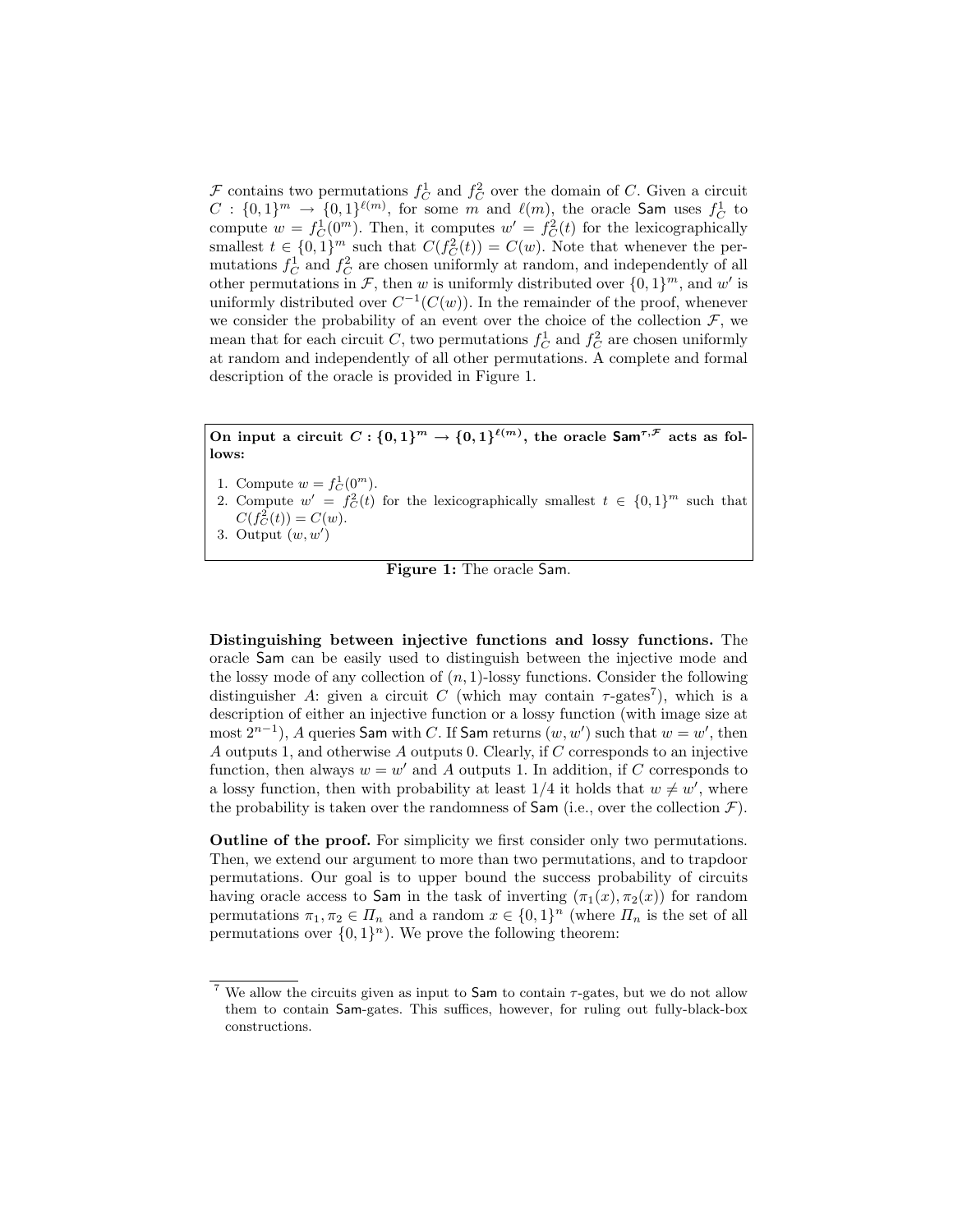**Theorem 4.1.** For any circuit A of size at most  $2^{n/40}$  and for all sufficiently large n, it holds that

$$
\Pr_{\pi_1, \pi_2, \mathcal{F} \atop x \leftarrow \{0,1\}^n} \left[ A^{\pi_1, \pi_2, \mathsf{Sam}^{\pi_1, \pi_2, \mathcal{F}}}(\pi_1(x), \pi_2(x)) = x \right] \le \frac{1}{2^{n/40}}.
$$

Consider a circuit A which is given as input  $(\pi_1(x), \pi_2(x))$ , and whose goal is to retrieve x. The idea underlying the proof is to distinguish between two cases: one in which  $A$  obtains information on  $x$  via one of its Sam-queries, and the other in which none of  $A$ 's Sam-queries provides information on x. More specifically, we define:

**Definition 4.1.** A Sam-query C produces a x-hit if Sam outputs  $(w, w')$  such that some  $\pi_1$ -gate or  $\pi_2$ -gate in the computations of  $C(w)$  or  $C(w')$  has input x.

Given  $\pi_1$ ,  $\pi_2$ ,  $\mathcal F$ , a circuit A, and a pair  $(\pi_1(x), \pi_2(x))$ , we denote by SamHIT<sub>x</sub> the event in which one of the Sam-queries made by  $A$  produces a  $x$ -hit. From this point on, the proof proceeds in two modular parts. In the first part of the proof, we consider the case that the event  $\textsf{SamHIT}_x$  does not occur, and generalize an argument of Haitner et al. [22] (who in turn generalized the reconstruction lemma of Gennaro and Trevisan  $[14]$ . We show that if a circuit A manages to invert  $(\pi_1(x), \pi_2(x))$  for many x's, then  $\pi_1$  and  $\pi_2$  have a short representation given A. This enables us to prove the following lemma:

**Lemma 4.1.** For any circuit A of size at most  $2^{n/7}$  and for all sufficiently large n, it holds that

$$
\Pr_{\pi_1, \pi_2, \mathcal{F} \atop x \leftarrow \{0,1\}^n} \left[ A^{\pi_1, \pi_2, \mathsf{Sam}^{\pi_1, \pi_2, \mathcal{F}}}(\pi_1(x), \pi_2(x)) = x \quad \wedge \quad \overline{\mathsf{SamHIT}}_x \right] \leq 2^{-n/8} \; .
$$

In the second part of the proof, we show that the case where the event SamHIT<sub>x</sub> does occur can be reduced to the case where the event SamHIT<sub>x</sub> does not occur. Given a circuit A that tries to invert  $(\pi_1(x), \pi_2(x))$ , we construct a circuit M that succeeds almost as well as  $A$ , without M's Sam-queries producing any x-hits. This proof is a simpler case of a similar argument due to Haitner et al. [22]. The following theorem is proved:

**Lemma 4.2.** For any circuit A of size  $s(n)$ , if

$$
\Pr_{\pi_1,\pi_2,\mathcal{F}\atop x\leftarrow \{0,1\}^n}\left[A^{\pi_1,\pi_2,\mathrm{Sam}^{\pi_1,\pi_2,\mathcal{F}}}\big((\pi_1(x),\pi_2(x))\big)=x\right]\geq \frac{1}{s(n)}
$$

for infinitely many values of n, then there exists a circuit M of size  $O(s(n))$  such that

$$
\mathrm{Pr}_{x\overset{\pi_1,\pi_2,\mathcal{F}}{\underset{x\leftarrow \{0,1\}^n}{\pi_1,\pi_2,\mathsf{S}}} }\left[M^{\pi_1,\pi_2,\mathrm{Sam}^{\pi_1,\pi_2,\mathcal{F}}((\pi_1(x),\pi_2(x)))=x\;\wedge\;\;\overline{\mathsf{SamHIT}}_x\right]\geq \frac{1}{s(n)^5}
$$

for infinitely many values of n.

Due to space limitations the remainder of the proof is provided in the full version.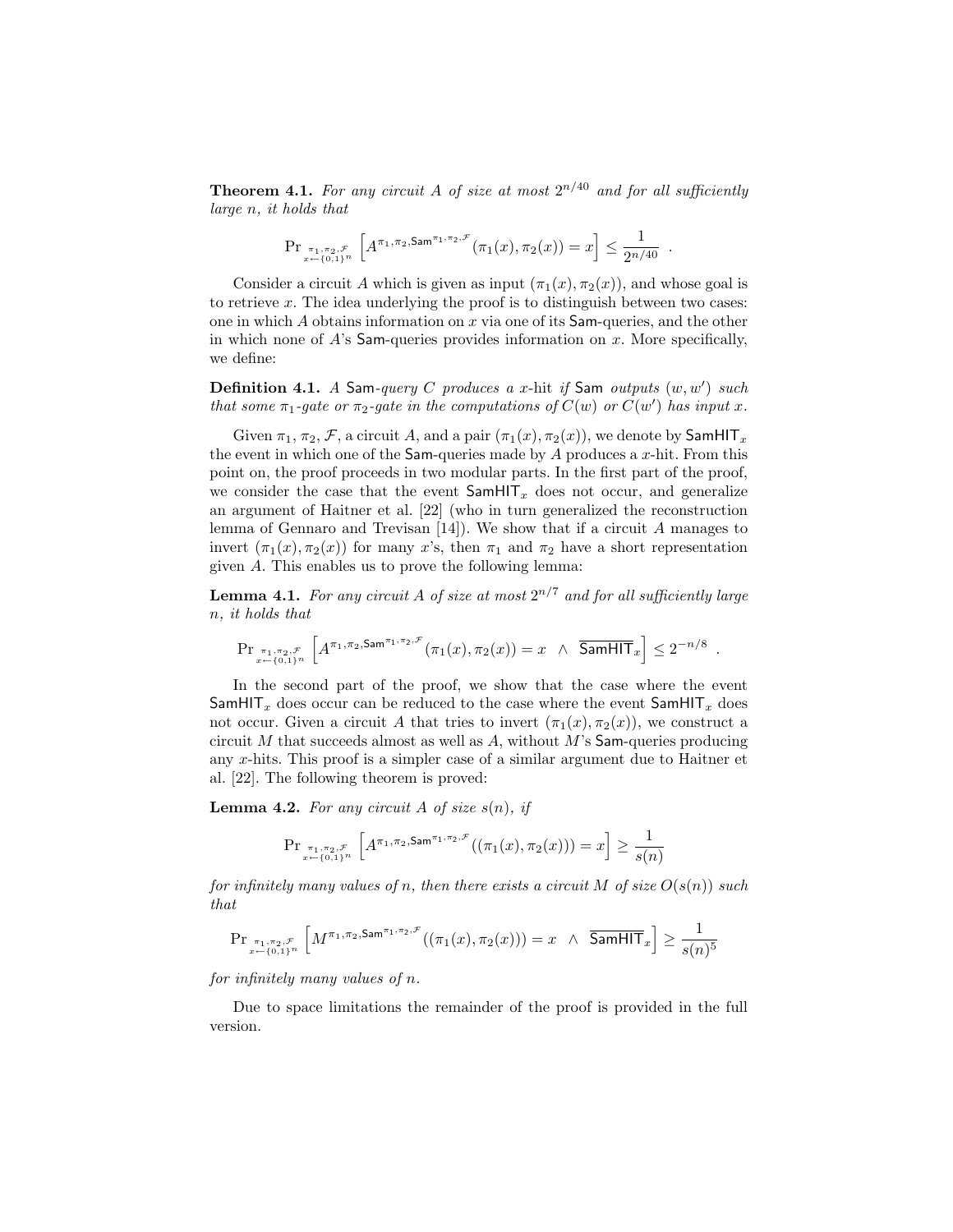## Acknowledgments

We thank Oded Goldreich, Moni Naor, Chris Peikert, and Omer Reingold for useful discussions. In particular, we thank Oded for suggesting the relaxation that led to the more generalized scheme.

# References

- 1. A. Boldyreva, S. Fehr, and A. O'Neill. On notions of security for deterministic encryption, and efficient constructions without random oracles. In CRYPTO '08, pages 335–359, 2008.
- 2. D. Boneh. Twenty years of attacks on the RSA cryptosystem. Notices of the American Mathematical Society, 46(2):203–213, 1999.
- 3. D. Boneh, R. Canetti, S. Halevi, and J. Katz. Chosen-ciphertext security from identity-based encryption. SIAM J. Comput., 36(5):1301–1328, 2007.
- 4. D. Boneh and J. Katz. Improved efficiency for CCA-secure cryptosystems built using identity-based encryption. In CT-RSA '05, pages 87–103, 2005.
- 5. X. Boyen, Q. Mei, and B. Waters. Direct chosen ciphertext security from identitybased techniques. In 12th ACM CCS, pages 320–329, 2005.
- 6. R. Canetti, S. Halevi, and J. Katz. Chosen-ciphertext security from identity-based encryption. In  $EUROCRYPT'04$ , pages 207–222, 2004.
- 7. S. G. Choi, D. Dachman-Soled, T. Malkin, and H. Wee. Black-box construction of a non-malleable encryption scheme from any semantically secure one. In 5th TCC, pages 427–444, 2008.
- 8. R. Cramer, G. Hanaoka, D. Hofheinz, H. Imai, E. Kiltz, R. Pass, A. Shelat, and V. Vaikuntanathan. Bounded CCA2-secure encryption. In ASIACRYPT '07, pages 502–518, 2007.
- 9. R. Cramer and V. Shoup. A practical public key cryptosystem provably secure against adaptive chosen ciphertext attack. In CRYPTO '98, pages 13–25, 1998.
- 10. R. Cramer and V. Shoup. Design and analysis of practical public-key encryption schemes secure against adaptive chosen-ciphertext attack. SIAM J. Comput., 33(1):167–226, 2003.
- 11. D. Dolev, C. Dwork, and M. Naor. Non-malleable cryptography. SIAM J. Comput., 30(2):391–437, 2000.
- 12. E. Elkind and A. Sahai. A unified methodology for constructing public-key encryption schemes secure against adaptive chosen-ciphertext attack. Cryptology ePrint Archive, Report 2002/042, 2002.
- 13. R. Gennaro, Y. Gertner, J. Katz, and L. Trevisan. Bounds on the efficiency of generic cryptographic constructions. SIAM J. Comput., 35(1):217–246, 2005.
- 14. R. Gennaro and L. Trevisan. Lower bounds on the efficiency of generic cryptographic constructions. In 41st FOCS, pages 305–313, 2000.
- 15. Y. Gertner, S. Kannan, T. Malkin, O. Reingold, and M. Viswanathan. The relationship between public key encryption and oblivious transfer. In 41st FOCS, pages 325–335, 2000.
- 16. Y. Gertner, T. Malkin, and S. Myers. Towards a separation of semantic and CCA security for public key encryption. In  $4th$  TCC, pages 434–455, 2007.
- 17. Y. Gertner, T. Malkin, and O. Reingold. On the impossibility of basing trapdoor functions on trapdoor predicates. In 42nd FOCS, pages 126–135, 2001.